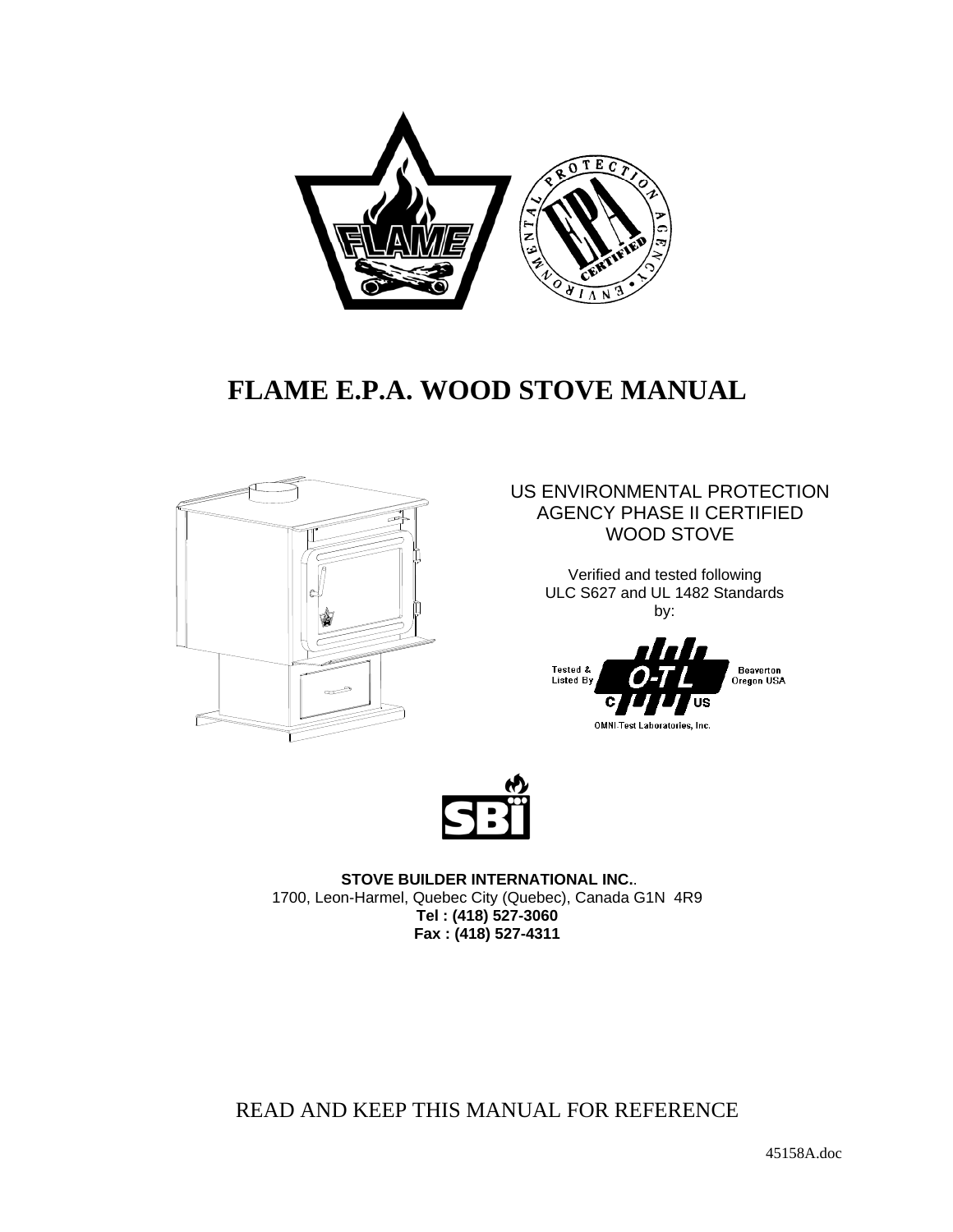#### **INTRODUCTION**

Stove Builder International, one of the most important wood stove and fireplace manufacturers in North America, congratulates you on your purchase and wishes to help you get maximum satisfaction from your wood stove. In the pages that follow, we will give you advice on wood heating and controlled combustion as well as technical specifications regarding installation, operation and maintenance of the model you have chosen.

The instructions pertaining to the installation of your wood stove in North America comply with ULC-S627 and UL-1482 standards.

**Read this entire manual before you install and use your new stove. If this stove is not properly installed, a house fire may result. To reduce the risk of fire, follow the installation instructions. Failure to follow instructions may result in property damage, bodily injury, or even death.** 

**Consult your municipal building department or fire officials about restrictions and installation requirements in your area and the need to obtain a permit.** 

**KEEP THIS INSTRUCTIONS MANUAL FOR FUTURE REFERENCE.** 

#### **CAUTIONS:**

- HOT WHILE IN OPERATION. KEEP CHILDREN, CLOTHING AND FURNITURE AWAY. CONTACT MAY CAUSE SKIN BURNS.
- DO NOT USE CHEMICALS OR FLUIDS TO IGNITE THE FIRE.
- DO NOT LEAVE THE STOVE UNATTENDED WHEN THE DOOR IS SLIGHTLY OPENED DURING IGNITION.
- DO NOT BURN WASTE, FLAMMABLE FLUID SUCH AS GASOLINE, NAPHTHA, OR MOTOR OIL.
- DO NOT CONNECT TO ANY AIR DISTRIBUTION DUCT OR SYSTEM.
- ALWAYS CLOSE THE DOOR AFTER IGNITION.

#### **REGISTER YOU WARRANTY ONLINE**

To receive full warranty coverage, you will need to show evidence of the date you purchased your stove. Keep your sales invoice. We also recommend that you register your warranty online at

#### **www.flame-intl.com**

Registering your warranty online will help us track rapidly the information we need on your stove.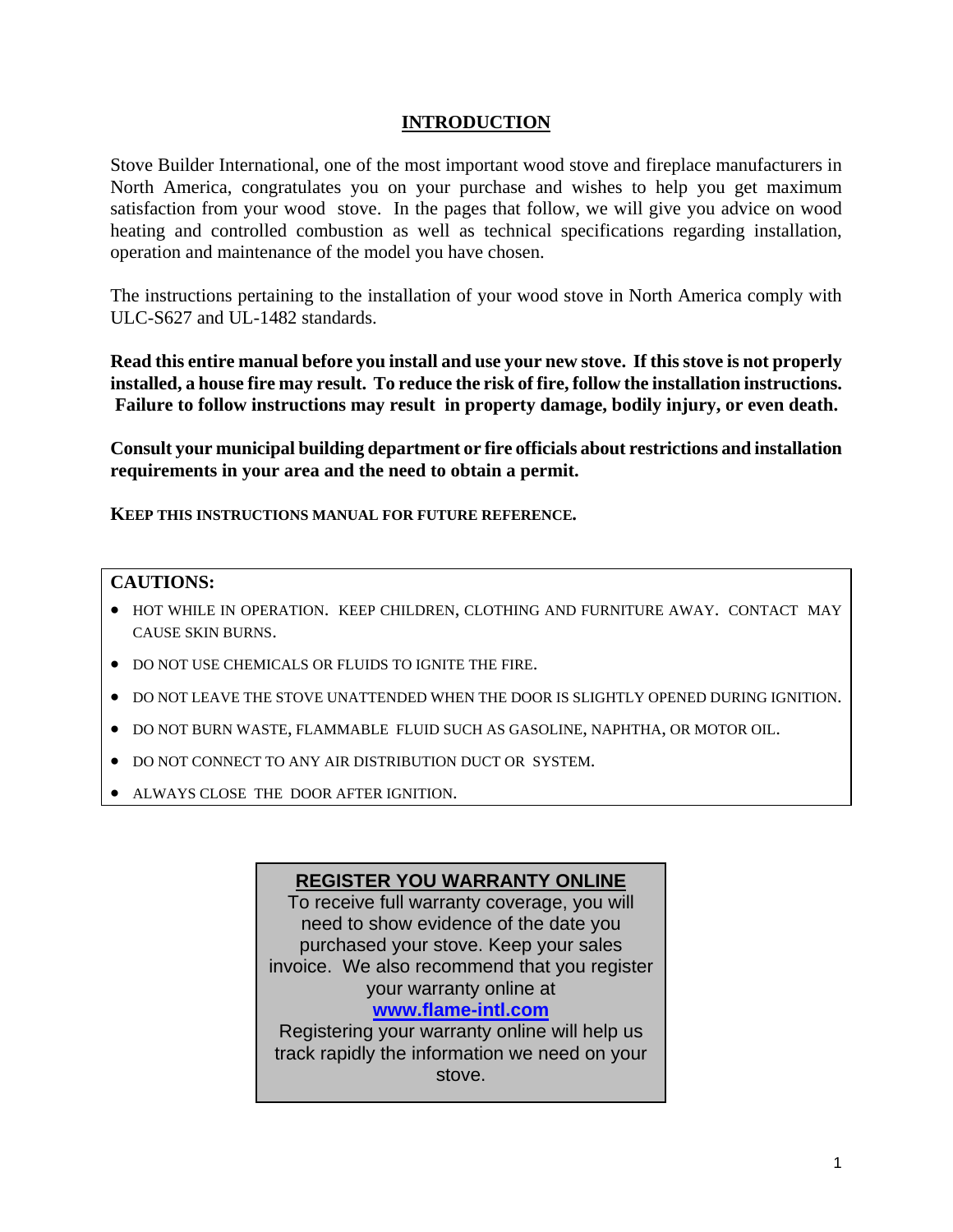# **TABLE OF CONTENTS**

| 1.1 |                    |  |  |
|-----|--------------------|--|--|
| 1.2 |                    |  |  |
| 1.3 |                    |  |  |
|     | 1.3.1              |  |  |
| 1.4 |                    |  |  |
|     |                    |  |  |
| 2.1 |                    |  |  |
| 2.2 | 2.2.1<br>2.2.2     |  |  |
| 2.3 |                    |  |  |
| 2.4 |                    |  |  |
| 2.5 |                    |  |  |
| 2.6 |                    |  |  |
|     | <b>SECTION 3.0</b> |  |  |
|     |                    |  |  |
| 3.1 |                    |  |  |
| 3.2 |                    |  |  |
|     | 3.2.1<br>3.2.2     |  |  |
| 3.3 |                    |  |  |
| 3.4 |                    |  |  |
| 3.5 |                    |  |  |
| 3.6 |                    |  |  |
|     | <b>SECTION 4.0</b> |  |  |
| 4.1 |                    |  |  |
| 4.2 |                    |  |  |
| 4.3 |                    |  |  |
| 4.4 |                    |  |  |
| 4.5 |                    |  |  |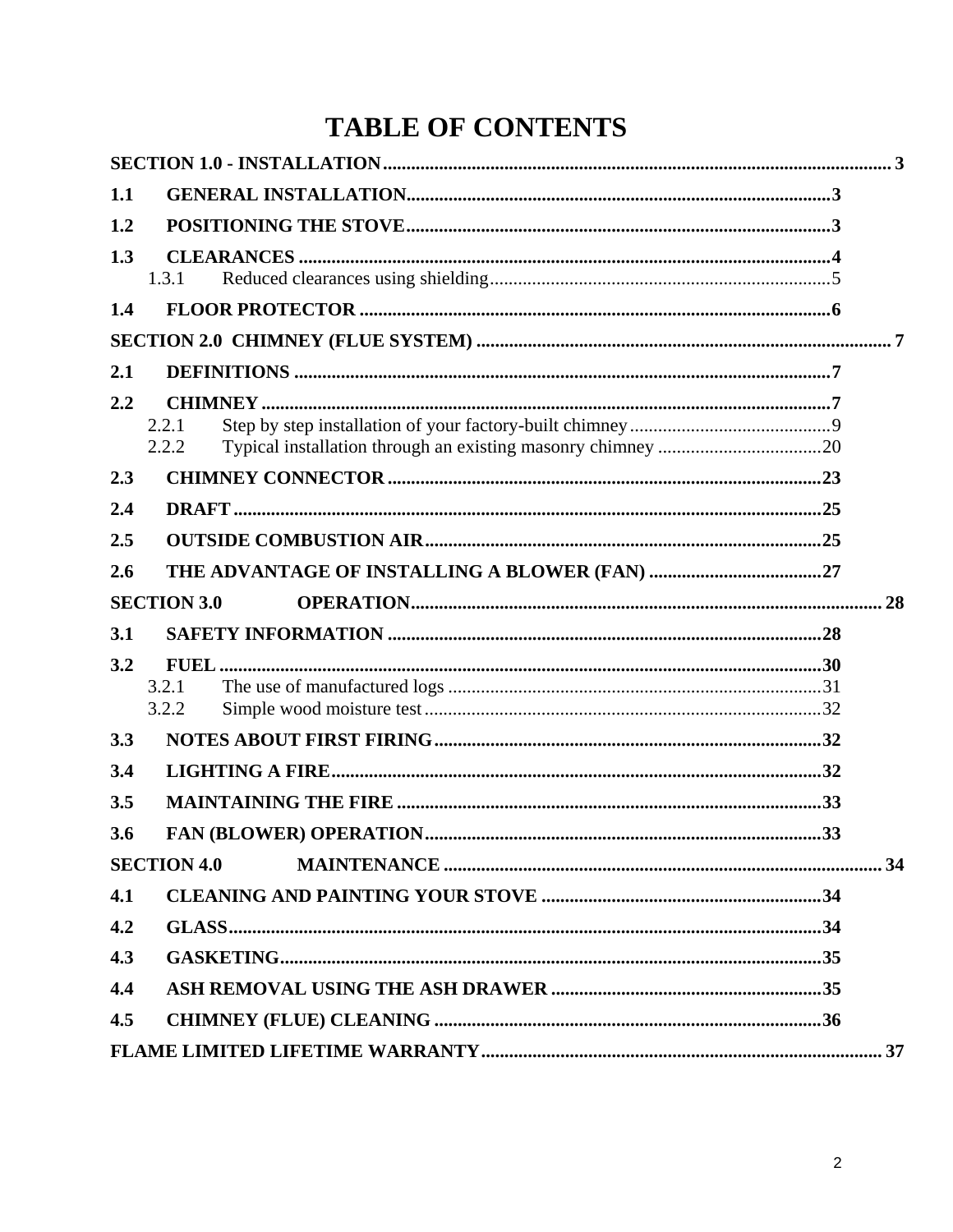# **SECTION 1.0 - INSTALLATION**

When installed and operated as described in these instructions, the E.P.A Flame wood stove is suitable for use as a freestanding wood stove in residential installations. The E.P.A Flame wood stove is not intended for installation in a bedroom or a mobile home, except for the XTD 1.1 and the XTD 1.5

In Canada, the CSA B365 Installation Code for Solid Fuel Burning Appliances and Equipment and the CSA C22.1 Canadian National Electrical Code are to be followed in the absence of local code requirements. In the USA, the ANSI NFPA 70 National Electrical Code and NFPA 211 Standard for Chimneys, Fireplaces, Vents and Solid Fuel-Burning Appliances are to be followed in the absence of local code requirements.

In addition to the national installation and/or local building codes, fire officials (or other authorities having jurisdiction) should be contacted to determine what restrictions and installation requirements might apply locally.

## **1.1 GENERAL INSTALLATION**

#### **CAUTION:**

- MIXING OF APPLIANCE OR FLUE SYSTEM COMPONENTS FROM DIFFERENT SOURCES OR MODIFYING THE DIMENSIONAL SPECIFICATION OF COMPONENTS MAY RESULT IN HAZARDOUS CONDITIONS. WHERE SUCH ACTION IS CONSIDERED, THE MANUFACTURER SHOULD BE CONSULTED IN THE FIRST INSTANCE.
- DO NOT CONNECT THIS UNIT TO ANY AIR DISTRIBUTION SYSTEM.
- CRACKED AND BROKEN COMPONENTS, e.g. GLASS PANELS OR CERAMIC TILES, MAY RENDER THIS INSTALLATION UNSAFE.
- A SOURCE OF FRESH AIR INTO THE ROOM OR SPACE HEATED SHALL BE PROVIDED WHEN REQUIRED.
- CONNECT THE STOVE ONLY TO A LINED MASONRY CHIMNEY CONFORMING TO NATIONAL AND LOCAL BUILDING CODES FOR USE WITH SOLID FUEL, OR TO A LISTED FACTORY BUILT CHIMNEY SUITABLE FOR USE WITH SOLID FUEL.

## **1.2 POSITIONING THE STOVE**

It is very important to position the wood stove in an area that will favour the most efficient heat distribution throughout the house. The stove should therefore be installed in the room where the most time is spent, and in the most spacious room possible. Recall that wood stoves produce radiating heat, the heat we feel when we are close to a wood stove. A wood stove also functions by convection, that is through the displacement of hot air accelerated upwards and its replacement with cooler air at the floor level. The stove's convection effect is facilitated by the installation of a blower.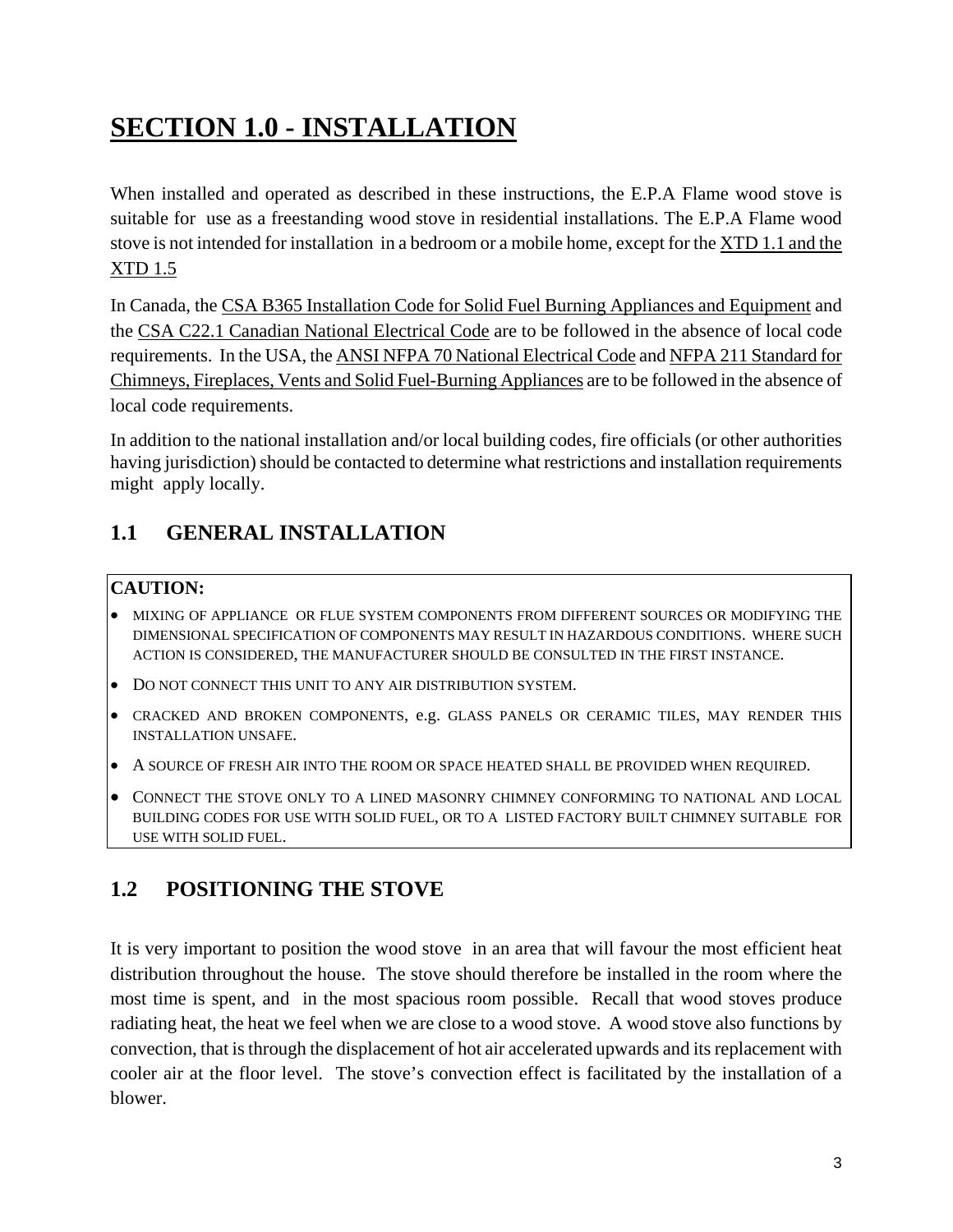## **1.3 CLEARANCES**

Clearances to any combustibles when measured directly from the floor protector to the ceiling must be a minimum of 84" (2134 mm). Clearances to any combustibles when measured directly from the front of the stove must be a minimum of 48" (1219 mm). The stove must also be placed so as to maintain the minimum clearances to combustible walls specified for each type of connector used. See Table 1.3 below for all clearance measures. Refer to Figure 1.3 for a diagram of each of the measures A through C.

| <b>MODELS</b>   | BACK (A)                       | SIDES (B)                      | <b>CORNERS (C)</b>             | <b>HEIGHT (D)*</b> |
|-----------------|--------------------------------|--------------------------------|--------------------------------|--------------------|
| XVR-I           | $18" / 457$ mm                 | $18" / 457$ mm                 | $12" / 305$ mm                 | $7' / 2,13$ m      |
| <b>XVR-I SE</b> | 18" / 457 mm                   | 18" / 457 mm                   | $12" / 305$ mm                 | $7' / 2,13$ m      |
| XVR-II          | $20" / 510$ mm                 | 19" / 480 mm                   | 14" / 360mm                    | $7' / 2,13$ m      |
| XVR-III         | 18" / 457 mm                   | $22" / 559$ mm                 | $16" / 406$ mm                 | $7' / 2,13$ m      |
| XLT-I           | 18" / 457 mm                   | 18" / 457 mm                   | $12" / 305$ mm                 | $7' / 2,13$ m      |
| XLT-II          | $20" / 510$ mm                 | 19" / 480 mm                   | 14" / 360mm                    | $7' / 2,13$ m      |
| <b>MODELS</b>   | Single wall pipe / Double wall | Single wall pipe / Double wall | Single wall pipe / Double wall |                    |
| <b>XTD 1.1</b>  | 17" (432mm) / 12" (305mm)      | 15" (381mm) / 12" (305mm)      | 10" (255mm) / 7" (180mm)       | $7'$ (2,13 m)      |
| <b>XTD 1.5</b>  | 14" (360mm) / 6" (150mm)       | 12" (305mm) / 11" (280mm)      | 7" (180mm) / 5" (130mm)        | $7'$ (2,13 m)      |
| <b>XTD 1.9</b>  | 14" (360mm) / 6" (150mm)       | 12" (305mm) / 11" (280mm)      | 7" (180mm) / 5" (130mm)        | $7'$ (2,13 m)      |
| NXT-I           | 14" (360mm) / 6" (150mm)       | 14" (360mm) / 12" (305mm)      | 7" (180mm) / 6" (150mm)        | $7'$ (2,13 m)      |

#### **Clearances to combustible materials**

#### **\*Height, from floor protection to ceiling**

**You may decrease these clearances by installing heat radiation shields between the walls or the ceiling and the stove. These heat radiation shields must be installed permanently, and can include sheet metal, a rigid non-combustible sheet or a masonry wall. The installation standards of such heat radiation shields are listed on the following page.** 

### **IT IS STRICTLY FORBIDDEN TO PLACE WOOD WITHIN MINIMUM CLEARANCES**

### **TABLE 1.3 Clearances to combustible materials**

### **For mobile home installation**

- Outside air kit with a listed double wall connector (CAN: ULC S641; USA: UL103) and listed compatible chimney system(CAN: ULC S629; USA: UL103HT)
- Use clearances from combustibles specified in the double wall connector installation.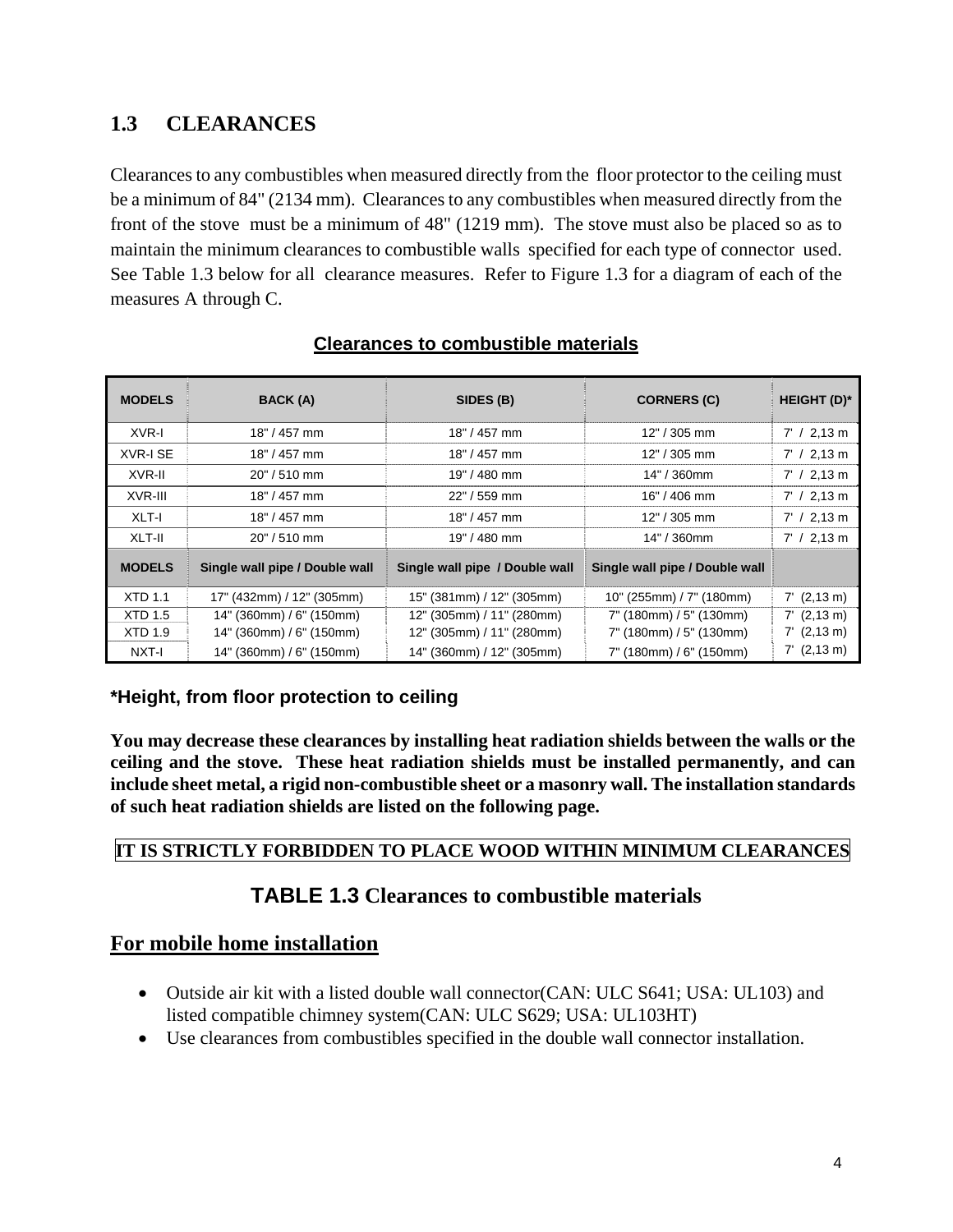

## **FIGURE 1.3 Clearances to combustible materials**

### **1.3.1 Reduced clearances using shielding**

You may decrease the minimum clearances to combustible materials by installing heat radiation shields between the walls or the ceiling and the stove. Those heat radiation shields must be installed permanently, and must be made of a heat-resistant or heat-tolerant material. Consult the table below:

| <b>TYPE OF PROTECTION</b>                                                                                                                                                                                          | <b>Reducing Clearances With</b><br><b>Shielding</b> |     |
|--------------------------------------------------------------------------------------------------------------------------------------------------------------------------------------------------------------------|-----------------------------------------------------|-----|
|                                                                                                                                                                                                                    | Sides and<br>Rear/Back                              | Top |
| Sheet metal, a minimum of $0.013$ " $(0.33 \text{ mm})$ spaced out at<br>least 7/8" (21 mm) by non-combustible spacers.                                                                                            | 67%                                                 | 50% |
| Ceramic tiles, or an equivalent non-combustible material on<br>fire-proof supports spaced out at least $7/8$ " (21 mm) by non-<br>combustible spacers.                                                             | 50%                                                 | 33% |
| Ceramic tiles, or an equivalent non-combustible material on<br>fire-proof supports with a minimum of $0,013$ " $(0,33$ mm)<br>sheet metal backing spaced out at least 7/8" (21 mm) by non-<br>combustible spacers. | 67%                                                 | 50% |
| Brick spaced out at least $7/8$ " (21 mm) by non-combustible<br>spacers.                                                                                                                                           | 50%                                                 | N/A |
| Brick with a minimum of $0.013$ " $(0.33 \text{ mm})$ sheet metal<br>backing spaced out at least 7/8" (21 mm) by non-<br>combustible spacers.                                                                      | 67%                                                 | N/A |

Source: CSA Standard B365-1991, Table 4, Page 2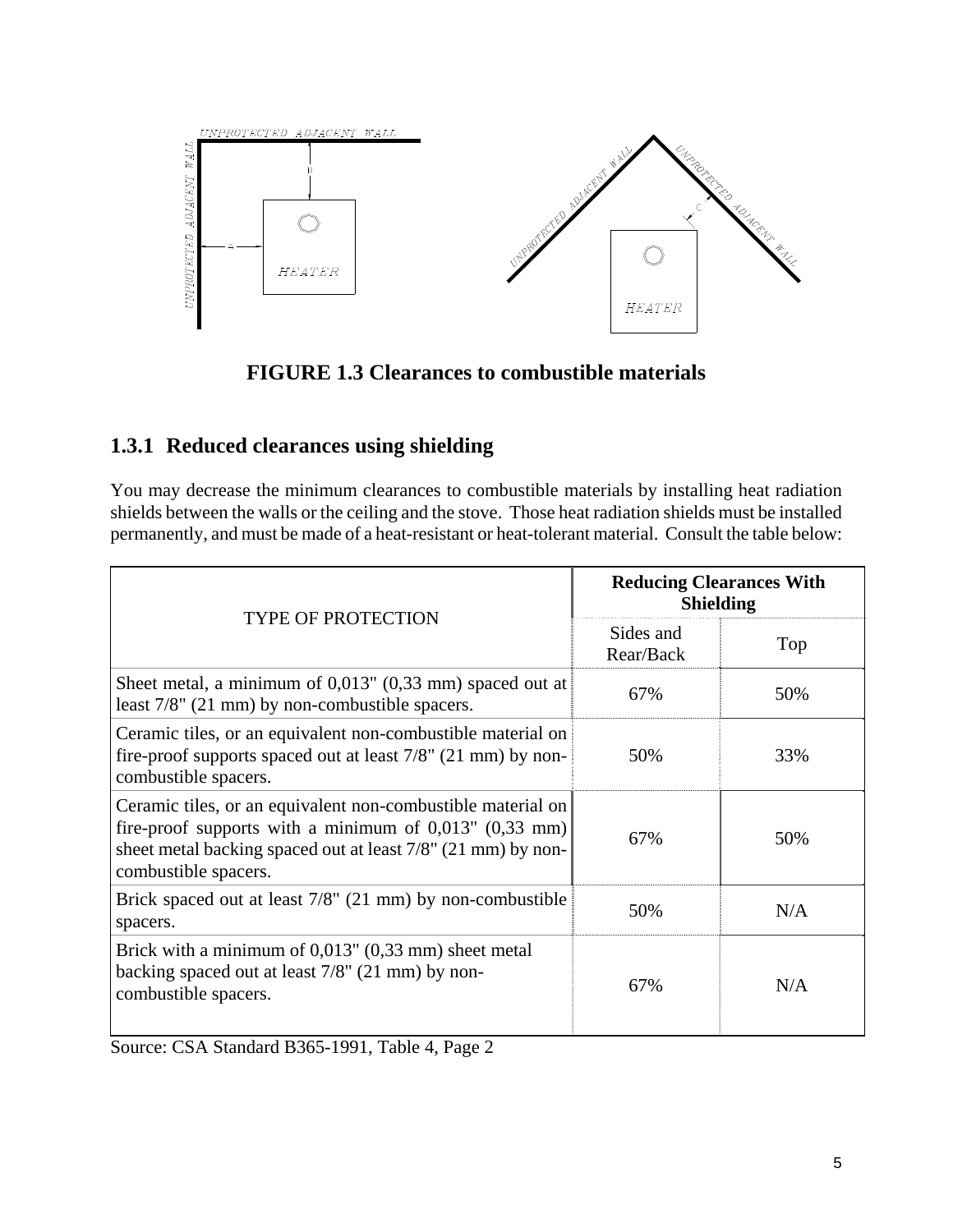## **1.4 FLOOR PROTECTOR**

If the stove is to be installed on top of a combustible floor, it must be guarded by a non-combustible material extending at least 18" (300mm) from the front and 8" (200mm) from the sides and the back of the firebox., as shown in Figure 1.4 below.

Please note that a floor protection is required with the pedestal models for spark and ash shielding, but not for limiting floor temperatures from the radiant heat of the stove. The stove was designed and safety tested so that without any protection, the floor would not overheat.

Please refer to local building codes for suitable floor protection materials.



**FIGURE 1.4 Floor protector** 

**Caution: do not install in a bedroom.**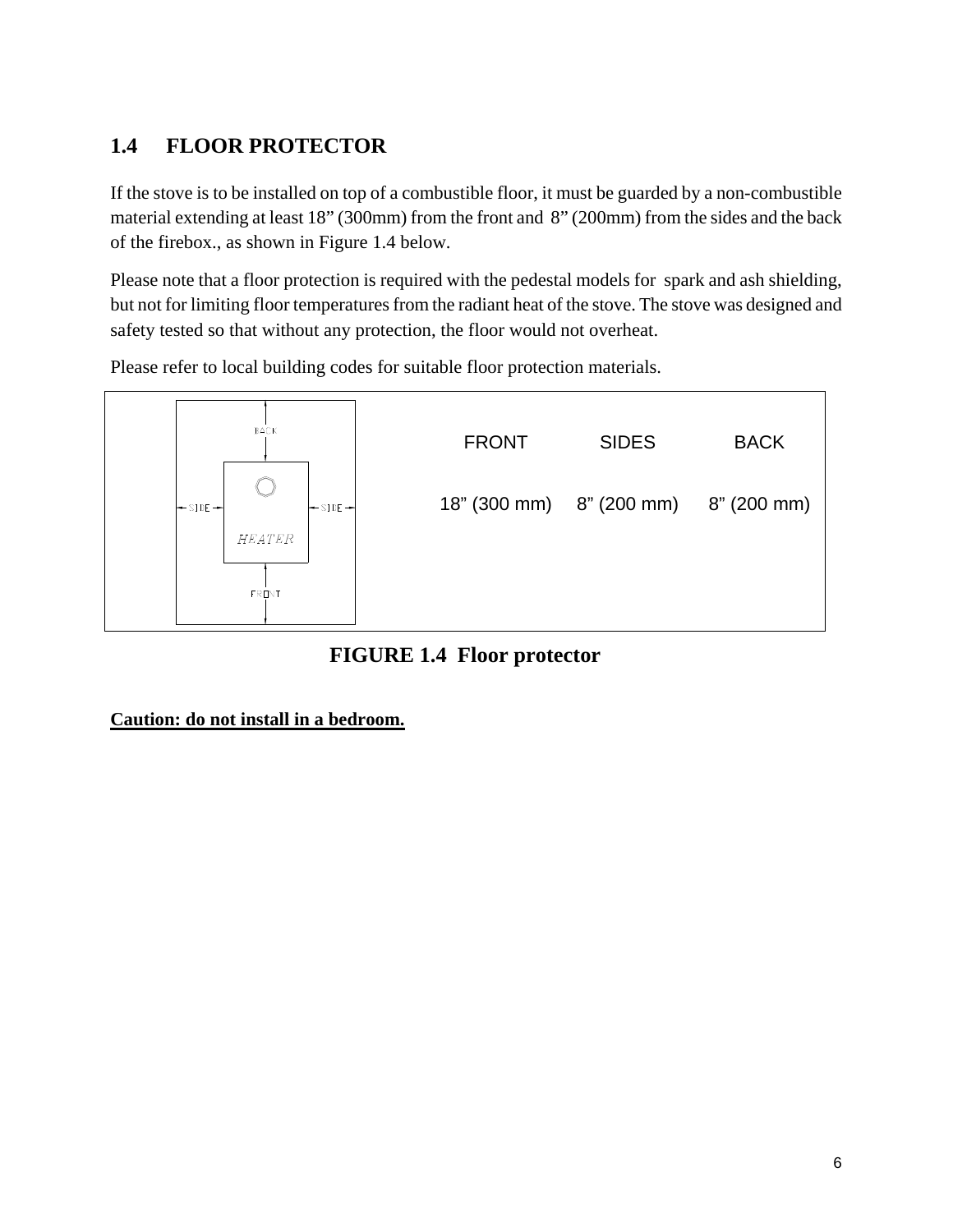# **SECTION 2.0 CHIMNEY (FLUE SYSTEM)**

## **2.1 DEFINITIONS**

For clarity, the following definitions should be used with respect to these instructions:

- A *chimney system* consists of a *connector* off the top of the stove, and a *chimney*, which attaches to the connector and terminates outside the house.
- A *chimney* can be a *masonry chimney* (of masonry construction with an inside liner), or a *factory built chimney***.**
- A *factory built chimney* can be a *double walled chimney* (two concentric pipes with insulation - sometimes referred to as an insulated *solid pack*) or an *air cooled chimney* (three concentric pipes, with insulation between the first and second pipes, and air between the second and third pipes).
- A *single walled* connector is a single pipe.
- A *double walled* connector has two concentric pipes, no insulation, and is an *air cooled* connector.

## **2.2 CHIMNEY**

## **CAUTION:**

- DO NOT fill any framed space around the factory-built chimney with insulation or any other material. Insulation placed in this area could cause adjacent combustibles to overheat.
- Do not use makeshift compromises during installation as they may be safety hazards, and a fire could result.
- Do not connect this unit to a chimney system serving another appliance.
- Do not cut rafters or ceiling joists without first consulting a building official to ensure structural integrity is not compromised.

Your wood stove may be hooked up with a factory built or masonry chimney. If you are using a factory built chimney, it must comply with UL103 (USA) or ULCS629 (Canada) standards. It must therefore be a 6" (152mm) HT Type (2100°F) chimney. It is extremely important that it be installed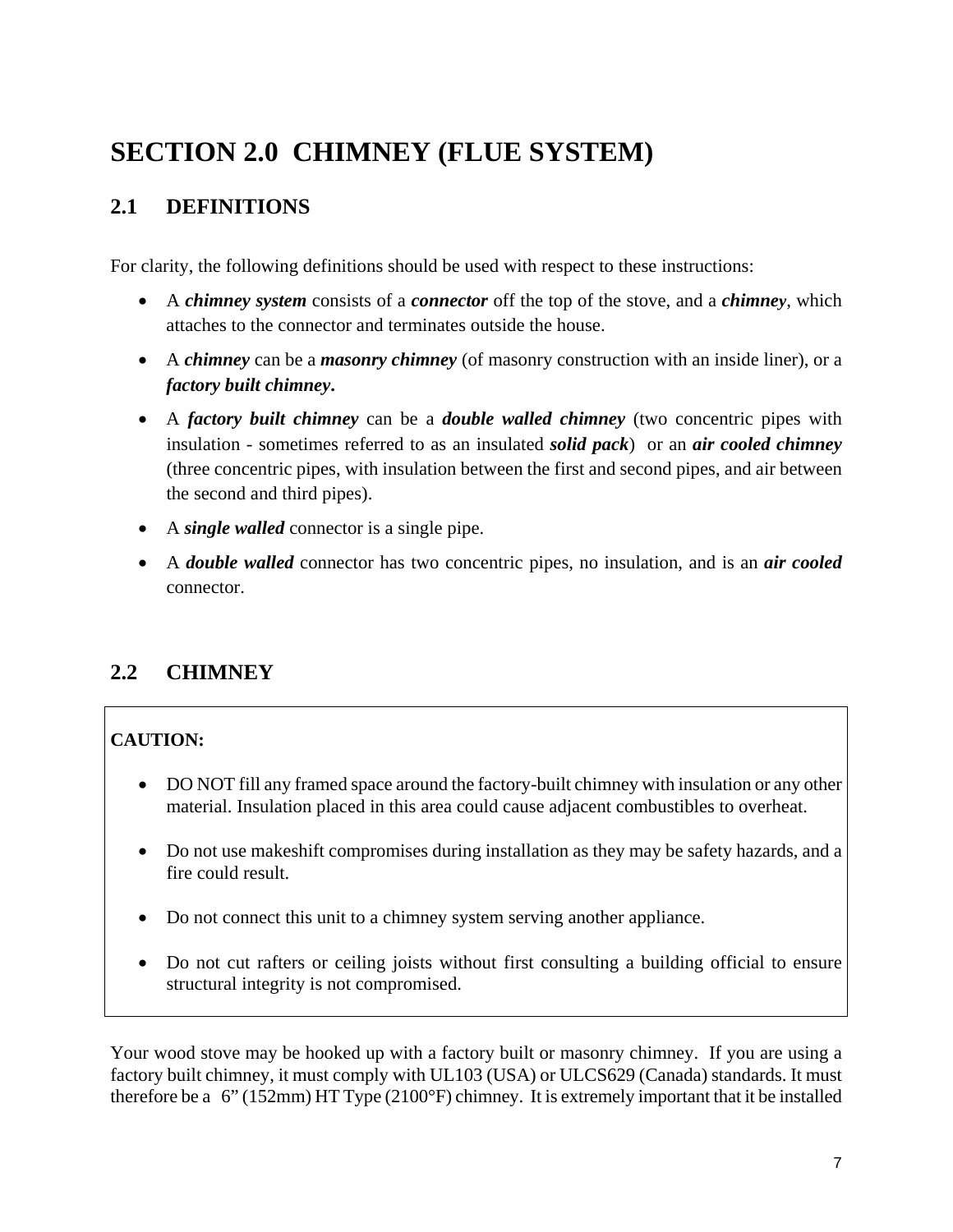according to the manufacturer's specifications. The manufacturers' installation instructions and specified clearances should always be followed in accordance with local and national installation codes. In Canada the CSA B365 and the CSA C22.1 installation codes are to be followed. In the USA the ANSI NFPA 70 and ANSI NFPA 211 installation codes are to be followed.

If you are using a masonry chimney, it is important that it be built in compliance with the specifications of the Building Code. It must be lined with fire clay bricks, or clay tiles, sealed together with fire cement, or have a *listed* solid fuel burning stainless steel liner. Round chimneys are the most efficient.

The interior diameter of the chimney should be identical to the stove's smoke exhaust. A chimney which is too small may cause draft problems, since it may not have the required volume to properly evacuate the quantity of smoke resulting from the combustion. A chimney whish is too large may also cause draft problems. In fact, a large chimney will be harder to warm-up and may not reach high enough temperatures to create a proper draft effect. **Note that it is the chimney which creates the draft effect, not your stove. Your stove's performance is therefore directly dependent on an adequate draft from your chimney.**

The following recommendations may be useful for the installation of your chimney:

- Do not connect your stove to a chimney serving another appliance.
- The chimney must rise above the roof at least 3' (0.9 mm) from the uppermost point of contact. See Figure 2.2.
- The chimney must exceed any part of the building or other obstruction within a 10' (3.04 m) distance by a height of at least 2' (0.6 m). See Figure 2.2.
- The minimum overall height of the chimney system, measured from the stove top to the exterior termination cap of the chimney should be at least 12' (3.66m). A chimney which is too short may lack the "tunnel effect" required to obtain a proper draft.
- Installation of an interior chimney is always preferable to an exterior chimney. Chimneys constructed outside of the home on an exterior wall should be avoided if possible, especially in colder climates. The gas which circulates into an interior chimney will cool more slowly, thus reducing the build-up of creosote and the risk of flue fires.
- All else being equal, cooler chimneys will have less draft than hotter ones. This problem will be amplified if the chimney is excessively long. A chimney which is excessively long may be very hard to warm-up due to its higher volume. A cool chimney may even down draft (reverse flow) due to the difficulty in heating it up to operating temperature while trying to evacuate the stack gases.
- If an exterior chimney is used, the best results will be obtained by using a connector vertically off the unit to the highest possible point before elbowing off horizontally to the exterior chimney. For efficiency and safety reasons the stove *must not* be installed with an insulated chimney connected directly to the appliance.
- Using a fire screen at the extremity of the chimney requires regular inspection in order to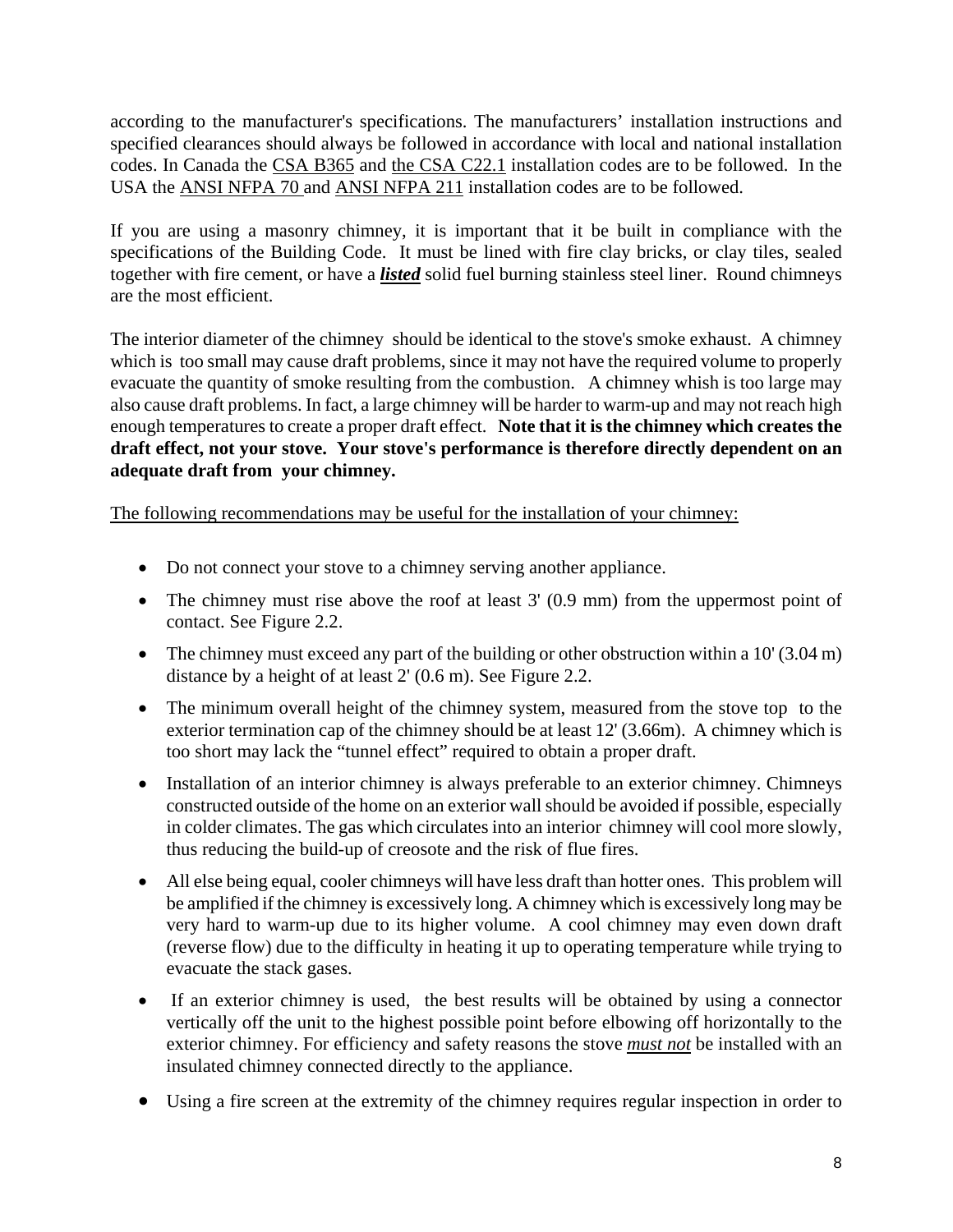insure that it is not obstructed, thus blocking the draft. It should be cleaned when necessary.



**FIGURE 2.2 Minimum Height of the Chimney** 

## **2.2.1 Step by step installation of your factory-built chimney**

The way to install your chimney may vary from one chimney manufacturer to another. The instructions contained in this manual are based on the recommendations of chimney manufacturers whose products are sold at many North American retailers of wood stoves and related heating accessories.

#### **Wall support system**

If your chimney must rise along an outside wall, you need to connect it to your stove through an adjacent wall. For this type of installation, the following items are normally required :

#### **Chimney**

- Suitable lengths of chimney (enough to go up to your roof)
- An adjustable wall support
- A wall thimble
- An adequate number of wall bands (one for every 8 feet of chimney, excluding the roof portion)
- A stove pipe adapter
- One insulated tee & plug
- A roof flashing kit (if necessary)
- A chimney cap.
- Roof guys (if required)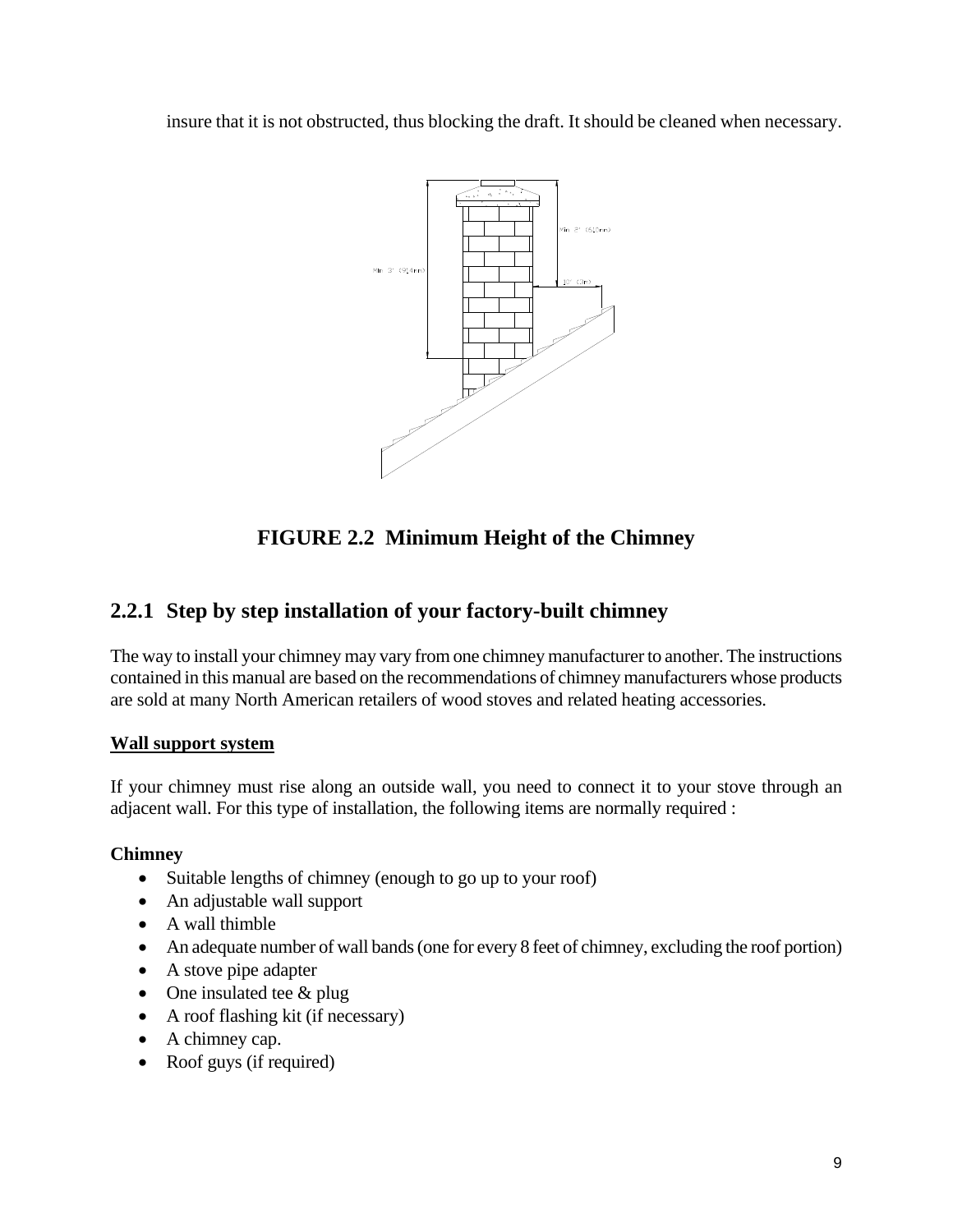#### **Stove pipe**

- An adequate number of stove pipe sections.
- A  $90^\circ$  elbow

## **Typical installation through the wall**



**FIGURE 2.2.1 (A) Typical installation through the wall**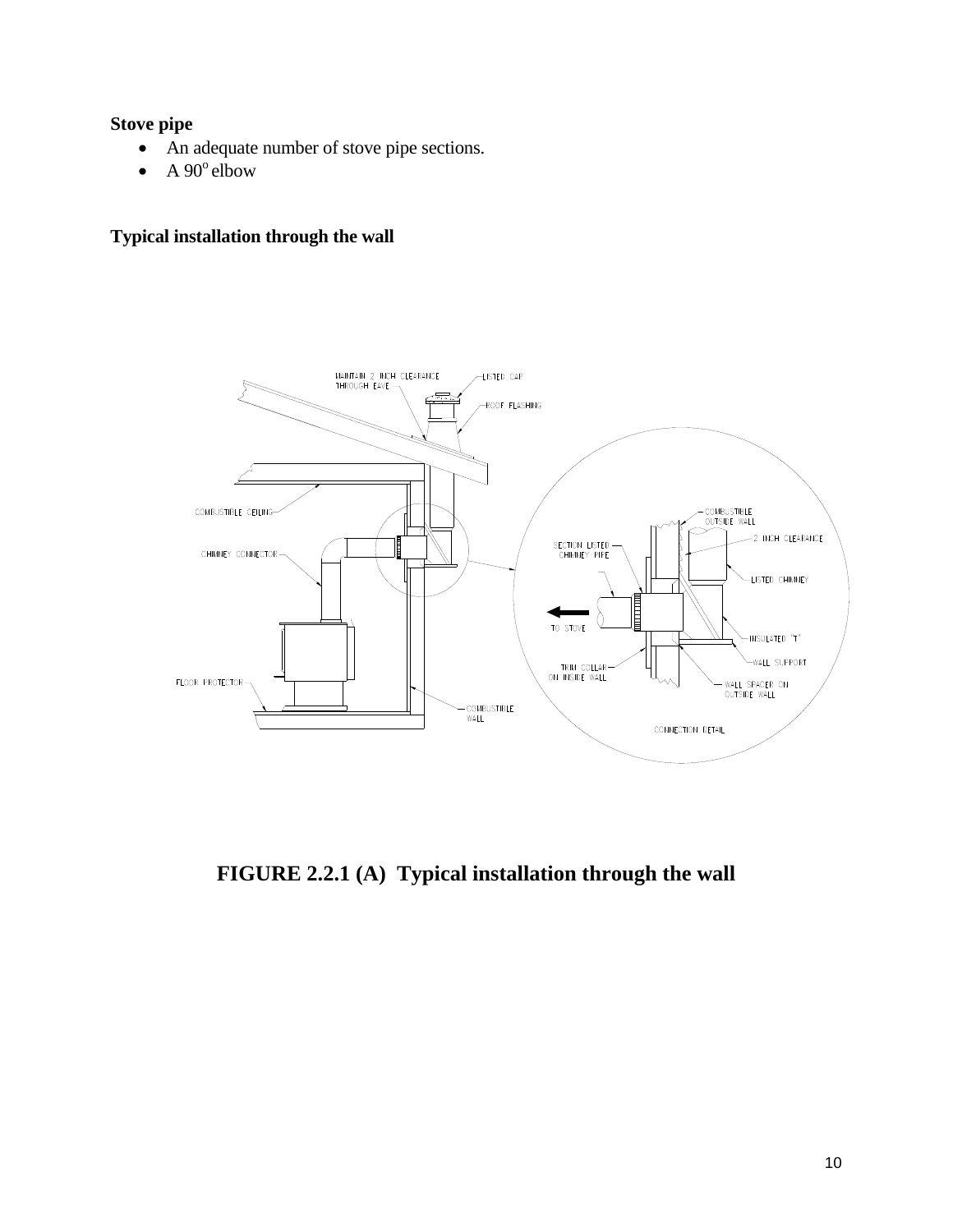1- Start by positioning your stove where you would like it to go, taking into account the minimum clearances to combustible material. You will then be able to determine where the chimney will pass through the wall. You will probably have to adjust the stove position slightly to ensure that your chimney will run between the studs. You can use a stud finder to locate the studs. Use a spoke saw or jig saw to cut a hole, remembering that you need to maintain a clearance of 2 inches between the chimney and any combustible materials. For concrete walls, cut a hole slightly larger than the outer diameter of the chimney.



2- Once the opening completed, you need to frame in the area to allow for the installation of a wall thimble. A wall thimble is not required for installations through concrete walls.



3- You must first secure the wall thimble into the exterior wall surface. Then, do the same inside and fasten the trim plate.





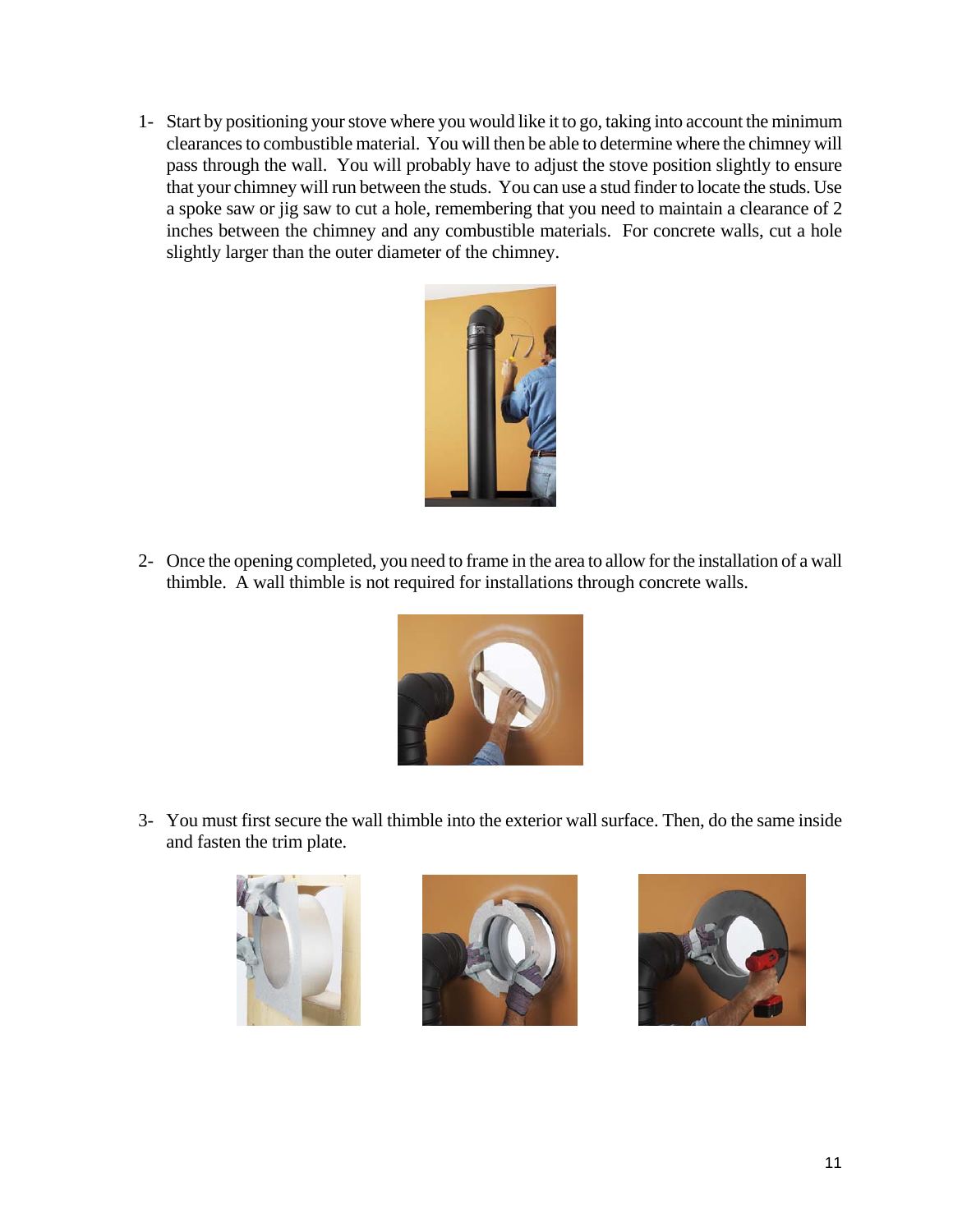4- Then, from outside the building, slide a short chimney length (attached to the tee) through the wall thimble. The chimney must extend at least 3 inches into the living space where it attaches to the stove pipe.



5- You can now install the wall support. Simply slide the wall support up to the tee, ensuring that the adapter on the support engages with the female coupler on the bottom of the tee. When the wall support is level and properly positioned, you can use lag bolts to secure it into the wall studs. TO complete the installation, install an insulated tee plug below the wall support.

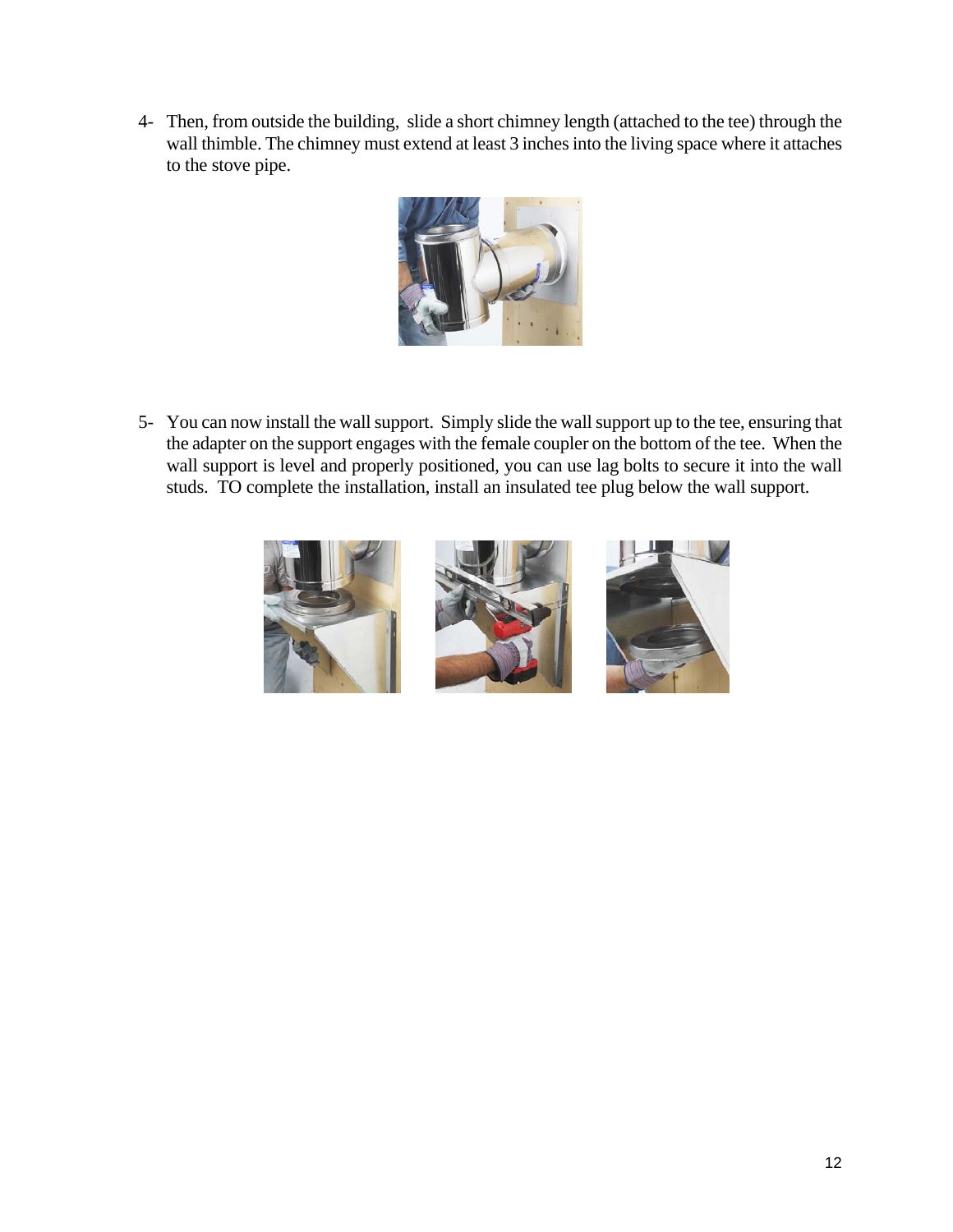6- You can start to add chimney sections. We recommend that you also use locking bands to secure all connections. You will need to secure the chimney to the house using wall bands. Wall bands wrap around the chimney and then attach to the wall. Install the first one 3 feet above the wall support. Then, you will need another band for each 8 feet of chimney. *Note: if your chimney must be installed through your soffit, install a roof flashing above and finishing plate below where the roof is cut. Consult the following section called "CEILING SUPPORT SYSTEM" for more details.*



7- Authorities require that the chimney extend not less than 3 feet above the highest point where it passes through the roof of a building and not less than 2 feet above any portion of the building within 10 feet. If the chimney extends more than 5 feet above the roof deck, roof guys with telescoping legs and draw bands are required.



8- Finally, twist on your rain cap and you can head back inside.

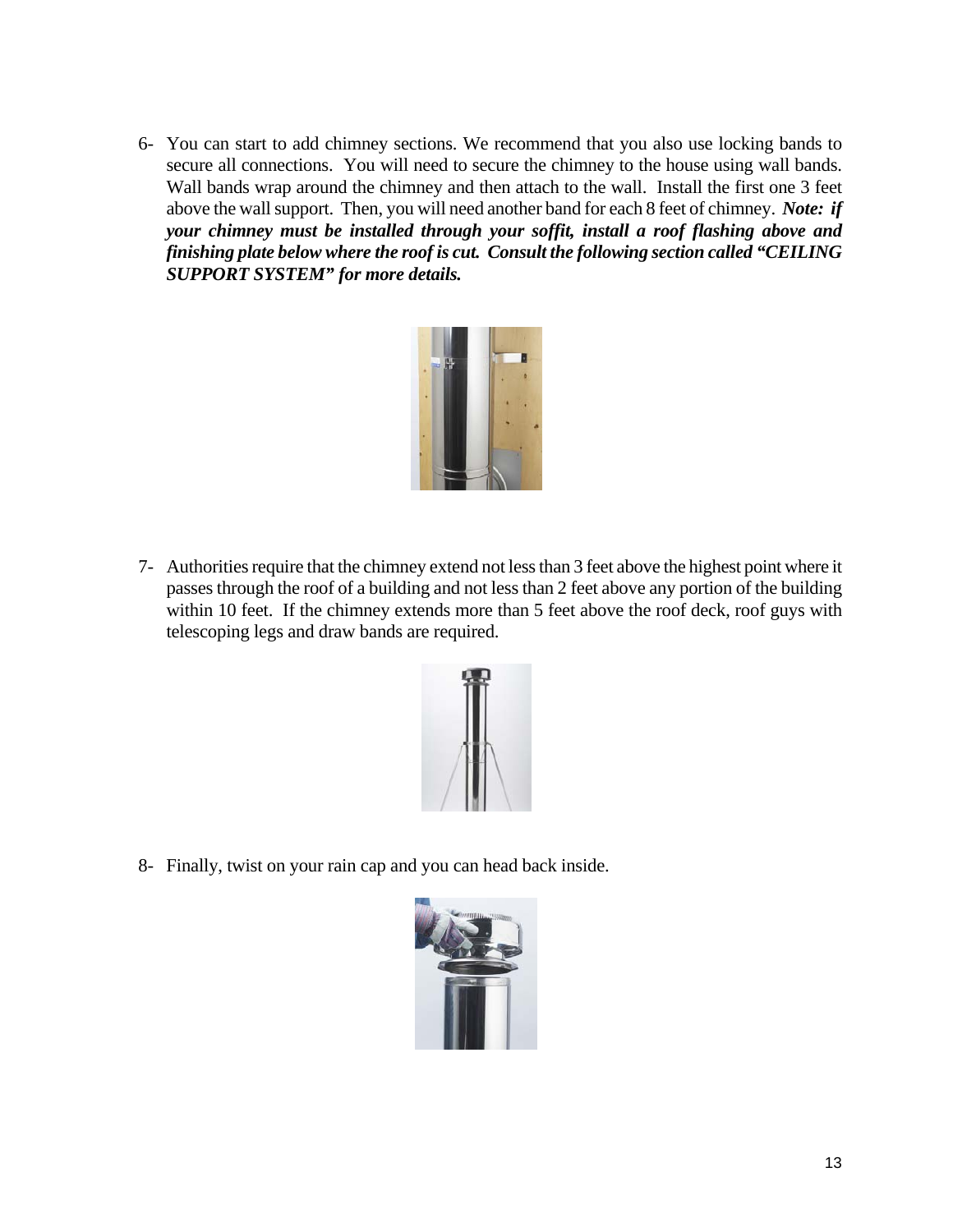9- You are now ready to connect your chimney to your stove. Simply install the inter-connecting stove pipe between the stove pipe adapter and the stove. You can follow the instructions in the following section (section 2.3) of this manual called « CHIMNEY CONNECTOR».



#### **Ceiling support system**

If your chimney must rise inside the house and go through the ceiling, you need to connect it to your stove at the ceiling level. For this type of installation, the following items are normally required :

#### **Chimney**

- An adequate number of chimney sections (enough to go up to your roof)
- A ceiling support kit with stove pipe adapter
- An attic insulation shield
- A roof flashing kit
- A chimney cap
- Roof guys (if necessary)

#### **Stove pipe**

• Suitable lengths of stove pipe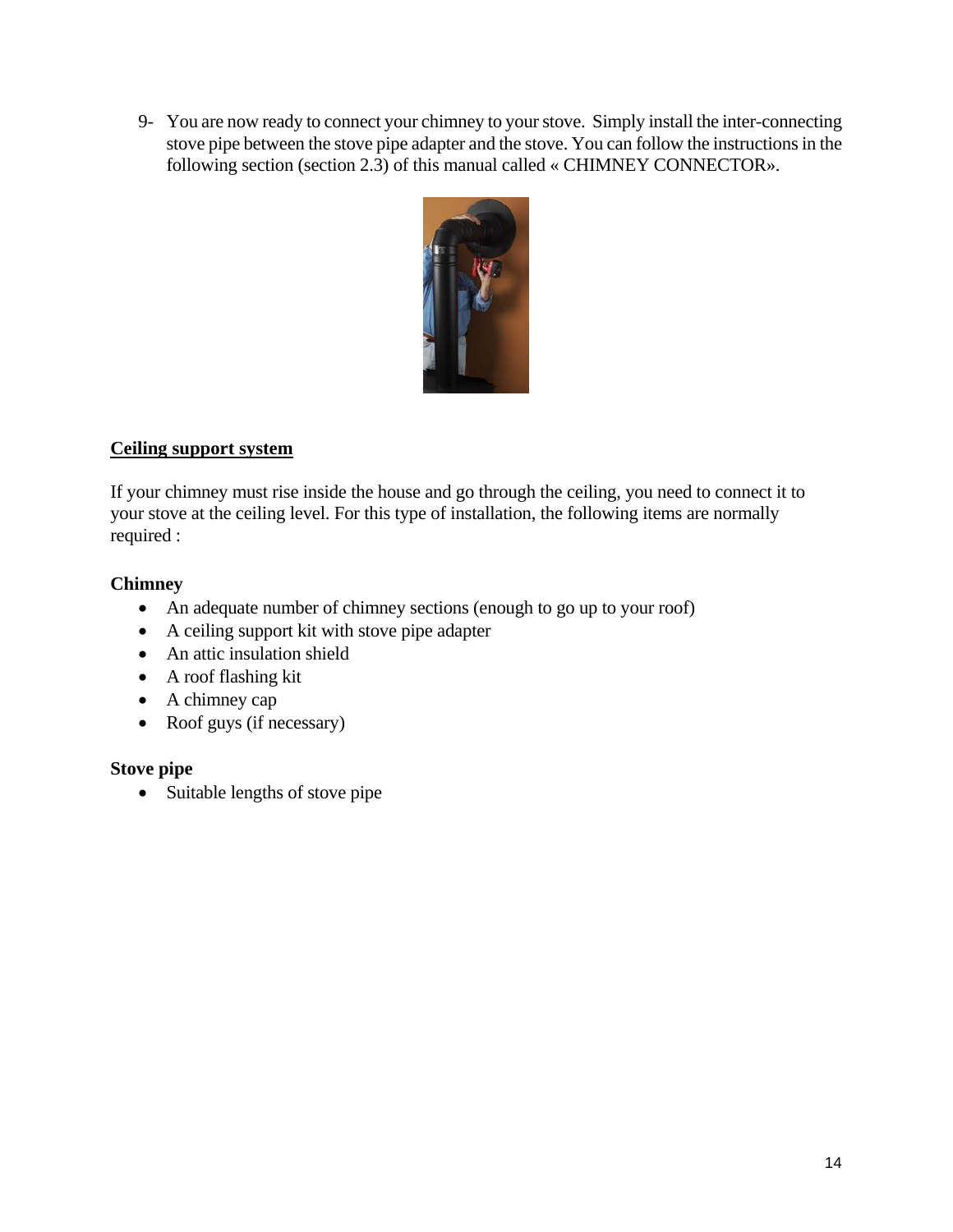#### **Typical installation through the ceiling**



**FIGURE 2.2.1 (B) Typical Installation Through the Ceiling**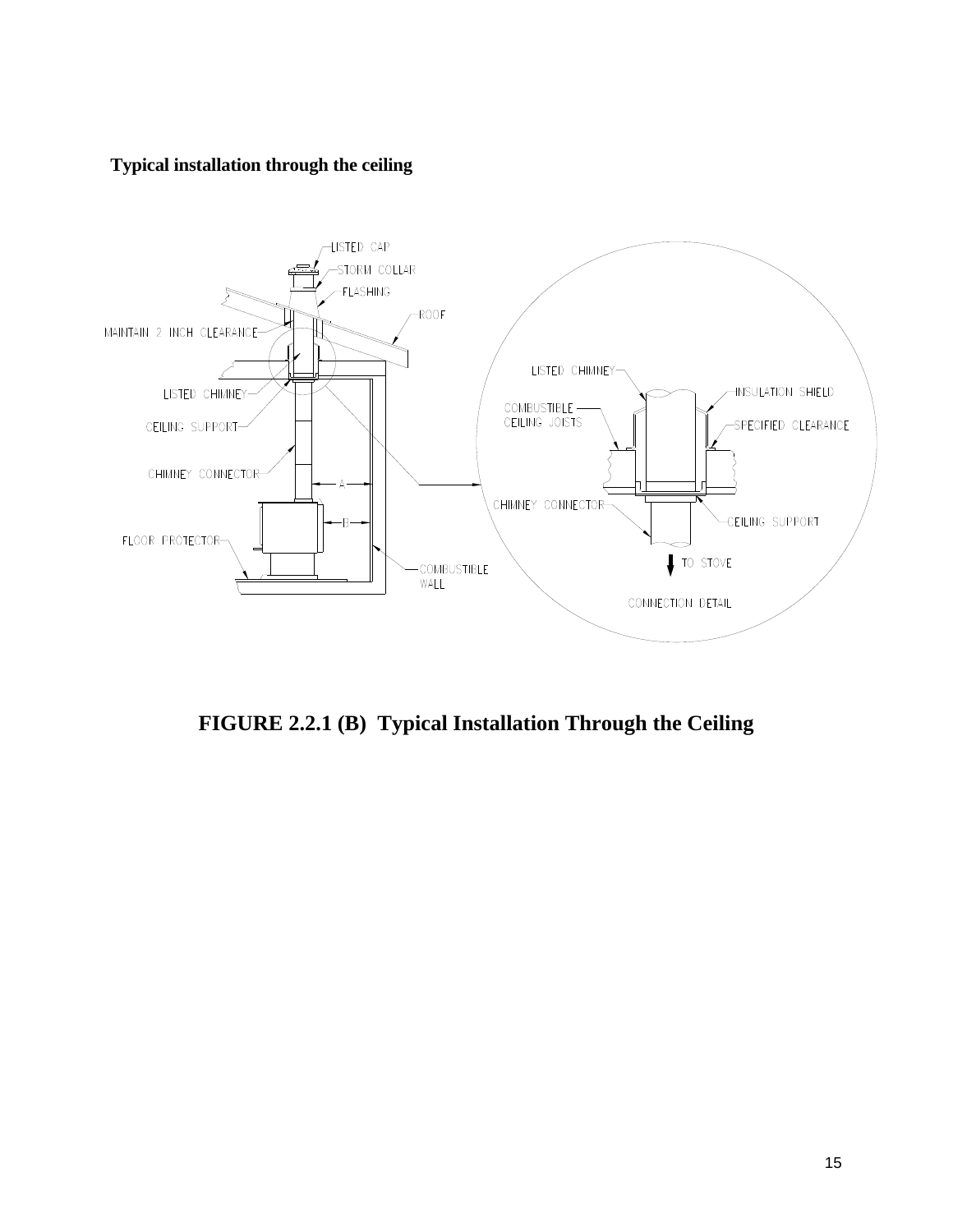1. Place your stove where you would like it located and use a plumb line to mark the ceiling directly above your stove flue. You will probably have to adjust this position slightly to ensure that your chimney will run between the joists. You can use a stud finder to locate the joists. You also need to take into account the minimum clearances to combustible materials. After you have determined where the chimney will go through the ceiling, use a spoke saw or power jig saw to cut a hole, remembering that you need a minimum 2-inch clearance between the chimney and any combustible materials. Depending on whether you have a one or two story structure, you will need to cut a matching hole through the floor of the attic or second floor living space.



2. Before you install the ceiling support, you need to frame the area.



3. To install the ceiling support, just slide the assembly into the framed opening from below. Once you ensure that the finishing plate is flush with the underside of the ceiling and assembly is level, secure it with screws.

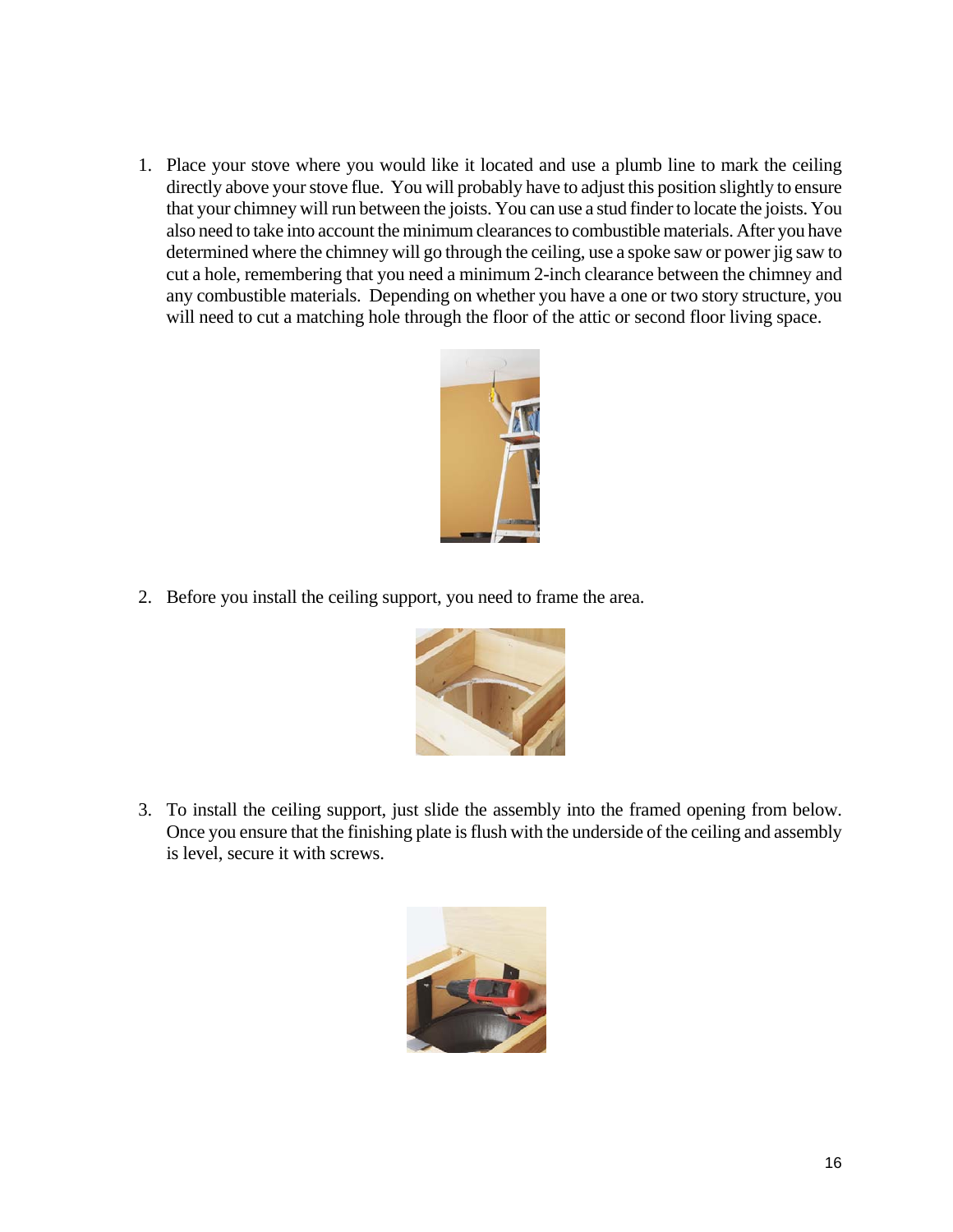4. Once the support is secure, you can begin to assemble the chimney by lowering the first section into the support. Make sure that the male coupler is pointing upwards, as indicated by the arrow on the chimney label.



5. Then, from beneath the support, insert the stove pipe adapter and twist-lock it into place.



6. Now, you can add additional chimney sections. Continue adding chimney lengths until a height of about 2 feet below the next ceiling level. An attic insulation shield must be installed where a chimney passes from a lower living space into an upper living space or attic space. It is designed to keep insulation materials away from the chimney. A second attic insulation shield must be installed if your chimney passes from a lower living space into an upper living space. As wee, you must enclose all sections of the chimney where is passes through a living space. Elbows  $(15^{\circ}$  or 30<sup>o)</sup> are used when you need to offset your chimney to clear an obstruction or to avoid having to cut joists.

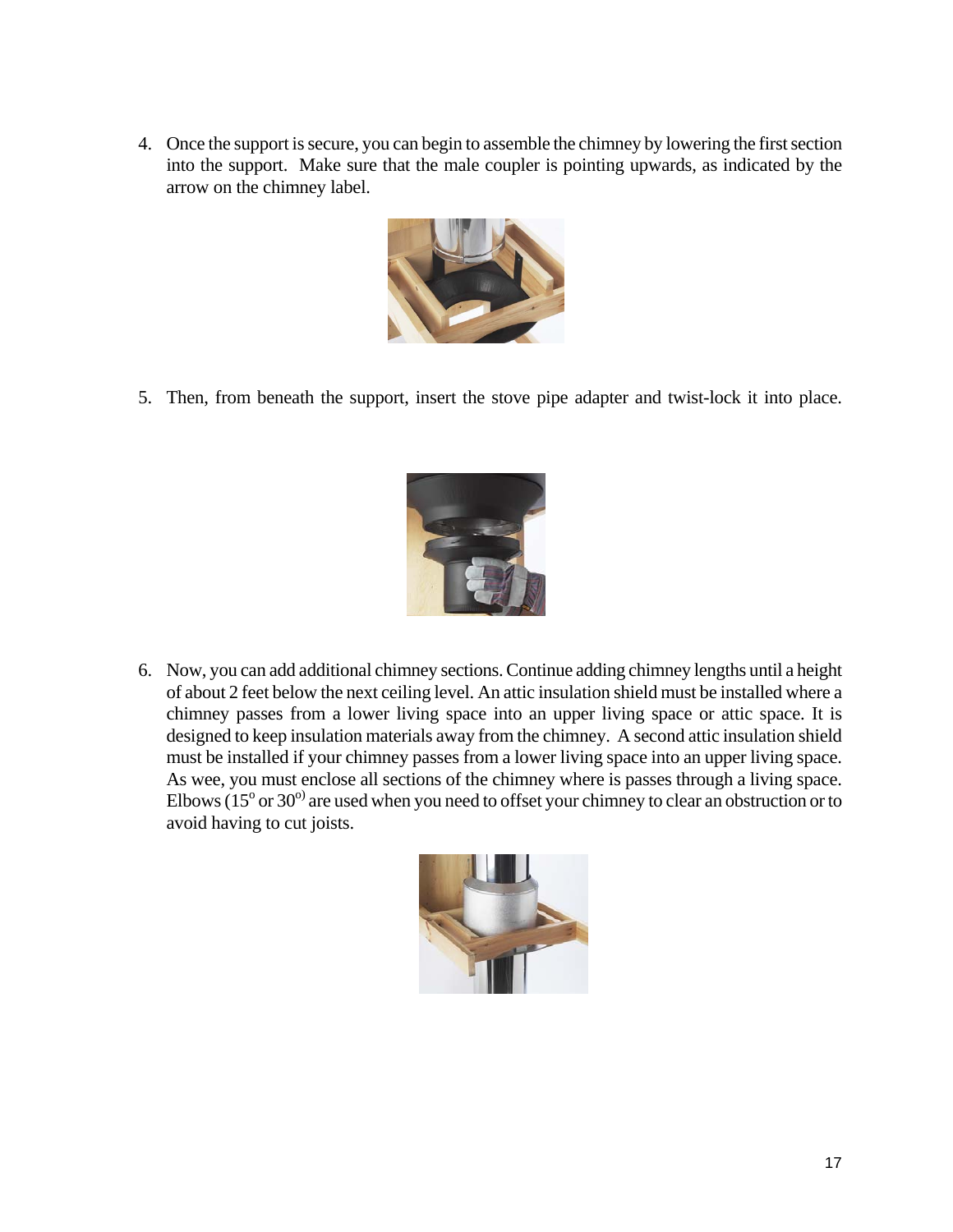7. Once you have cut through your roof and framed the joists, it is time to work outdoors. Authorities require that the chimney extend not less than 3 feet above the highest point where it passes through the roof of a building and not less that 2 feet above any portion of the building within 10 feet. You will need to install a roof flashing. The roof flashing slides over your chimney pipe and goes under your shingles. Once you have done that, check that everything is plumb, and nail the flashing into the roof deck. Seal the joint between the shingles and the plate with silicone.



8. Next, slide the storm collar down the chimney until it contacts the flashing. Tighten the nut and bolt and seal the collar to the chimney with a waterproof, non-combustible silicone sealant. Finally, twist on your rain cap and you can head back inside. If the chimney extends more than 5 feet above the roof deck, roof guys with telescoping legs and draw bands are required.

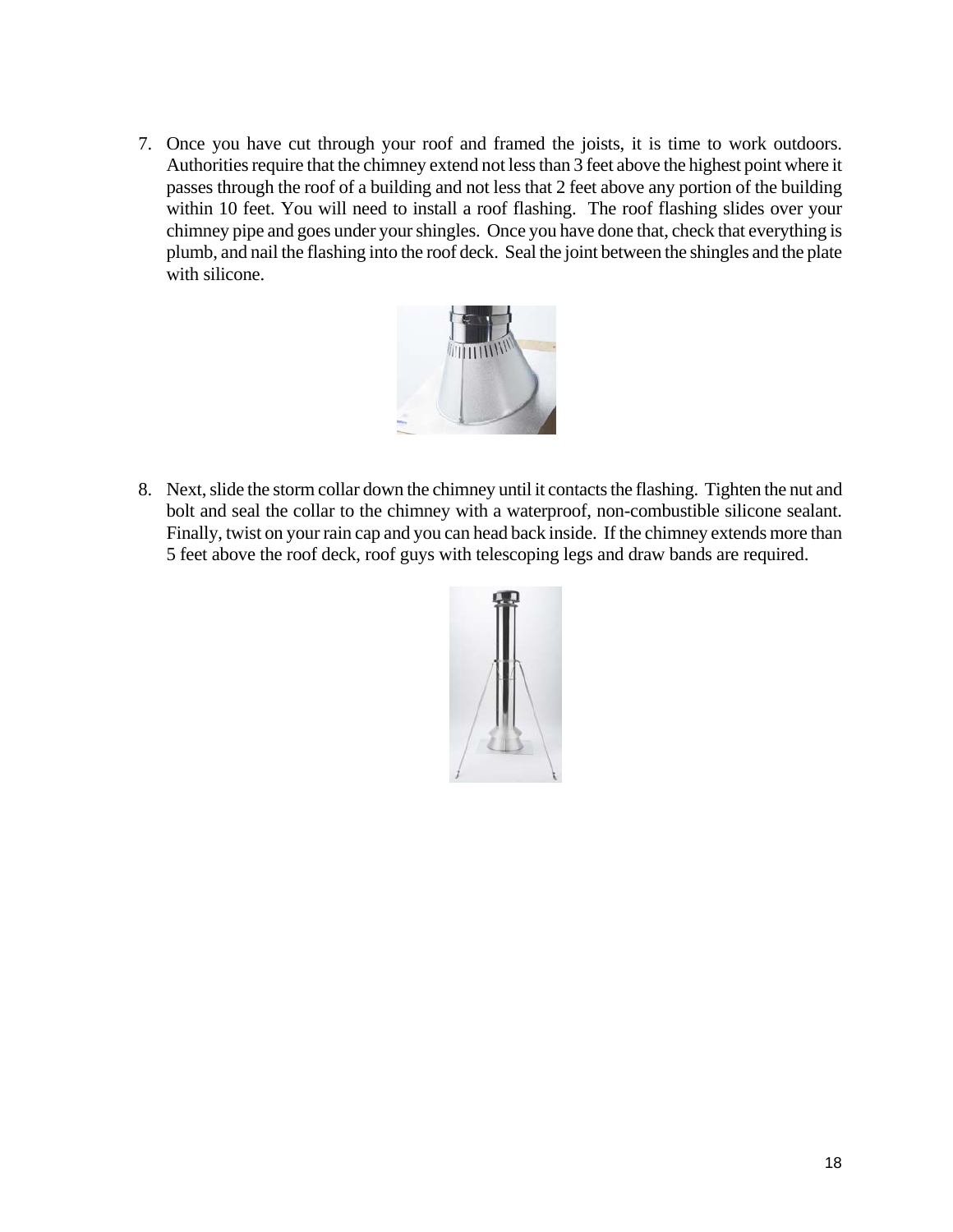9. You are now ready to connect your chimney to your stove. Simply install the inter-connecting stove pipe between the stove pipe adapter and the stove. You can follow the instructions in the following section (section 2.3) of this manual called « CHIMNEY CONNECTOR».

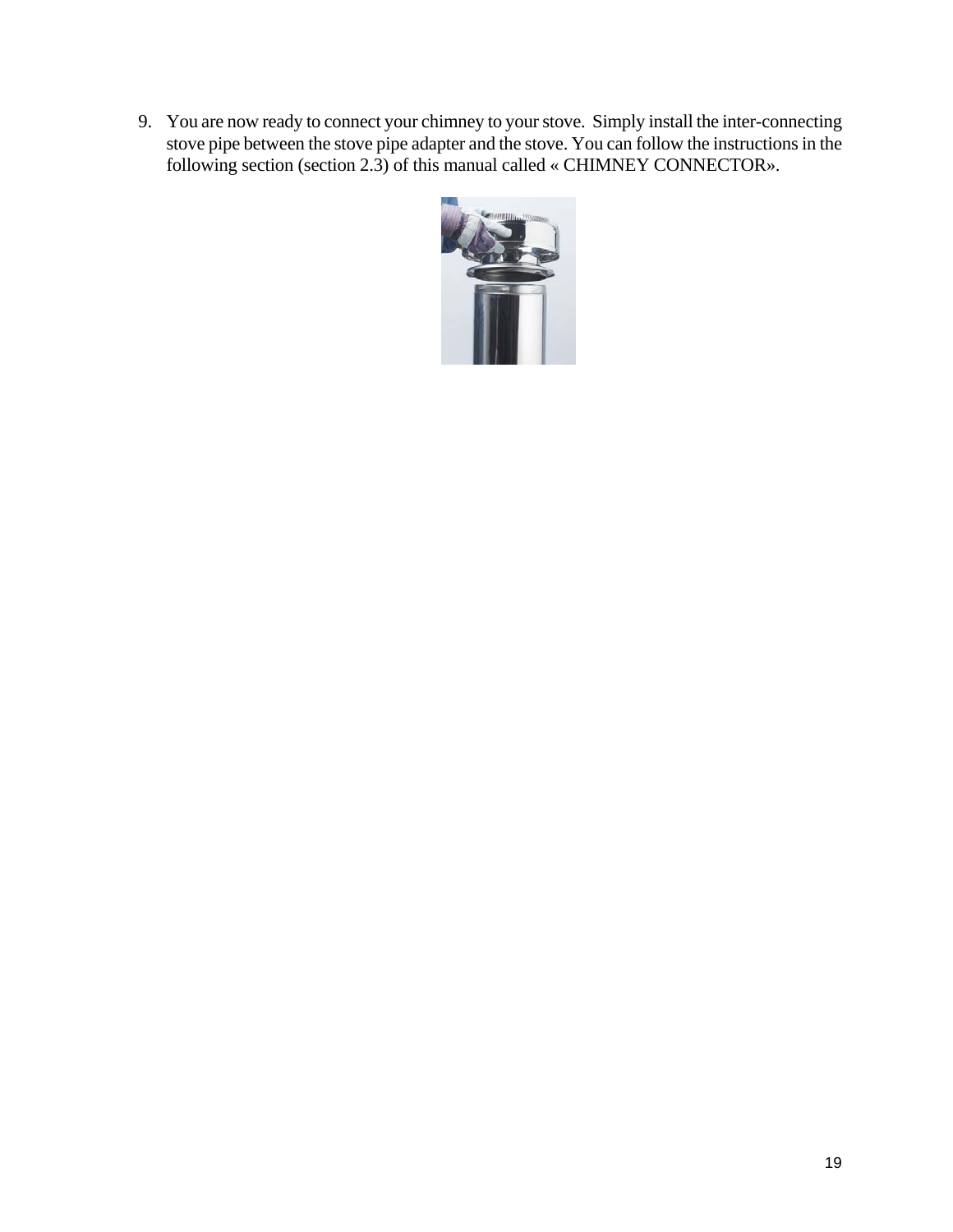#### **2.2.2 Typical installation through an existing masonry chimney**

You can also install your stove using your existing masonry chimney. To do so, follow the guidelines below. You may want to use a factory-built thimble, on construct your own brick thimble. If you are using a masonry chimney, it is important that it be built in compliance with the specifications of the Building Code in your region. It must normally be lined with fire clay bricks, metal or clay tiles sealed together with fire cement. (Round flues are the most efficient).



**FIGURE 2.2.2 (A) Typical Installation Through an Existing Masonry Chimney**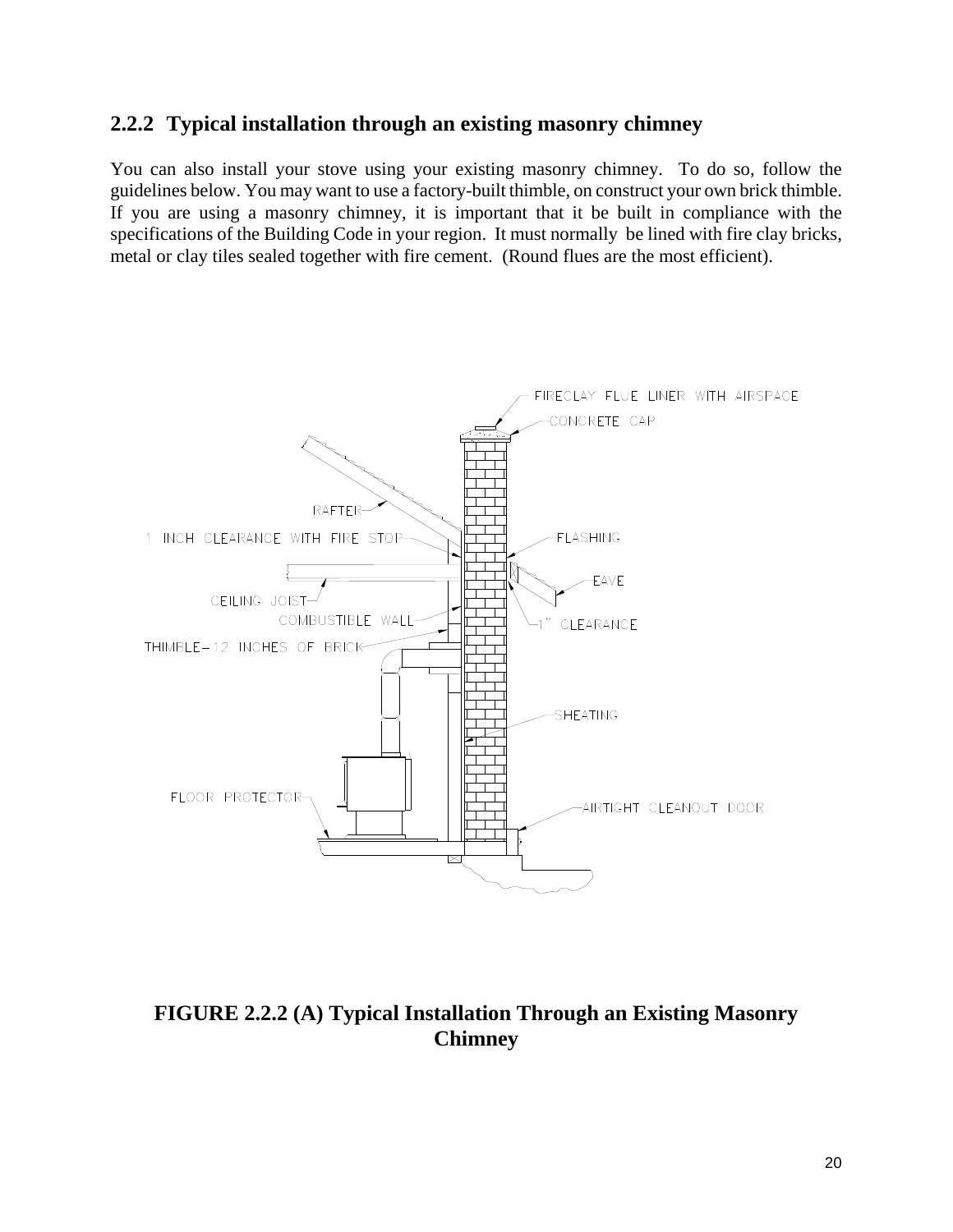

**FIGURE 2.2.2 (B) Factory Built Thimble**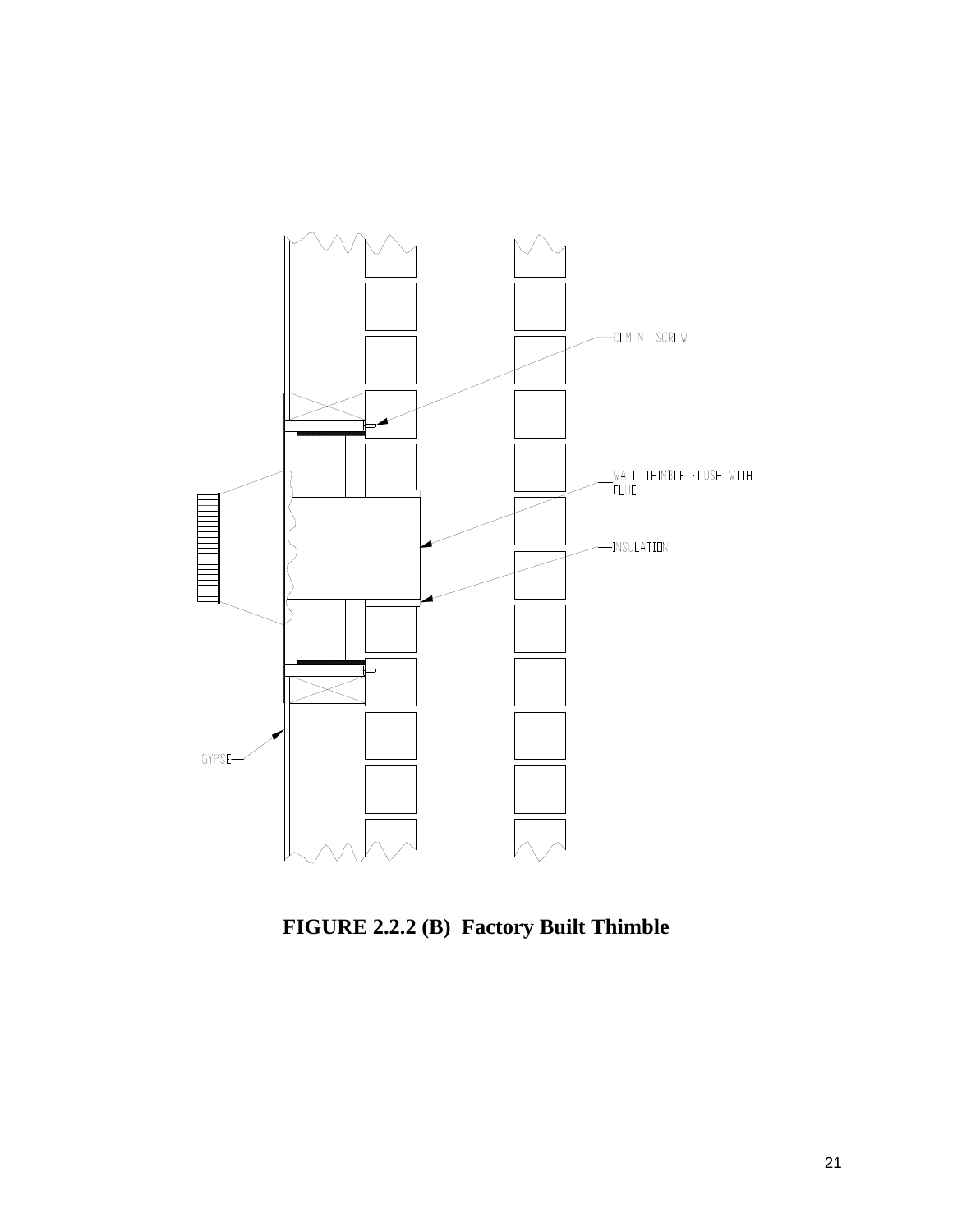

**FIGURE 2.2.2 (C) Brick Thimble**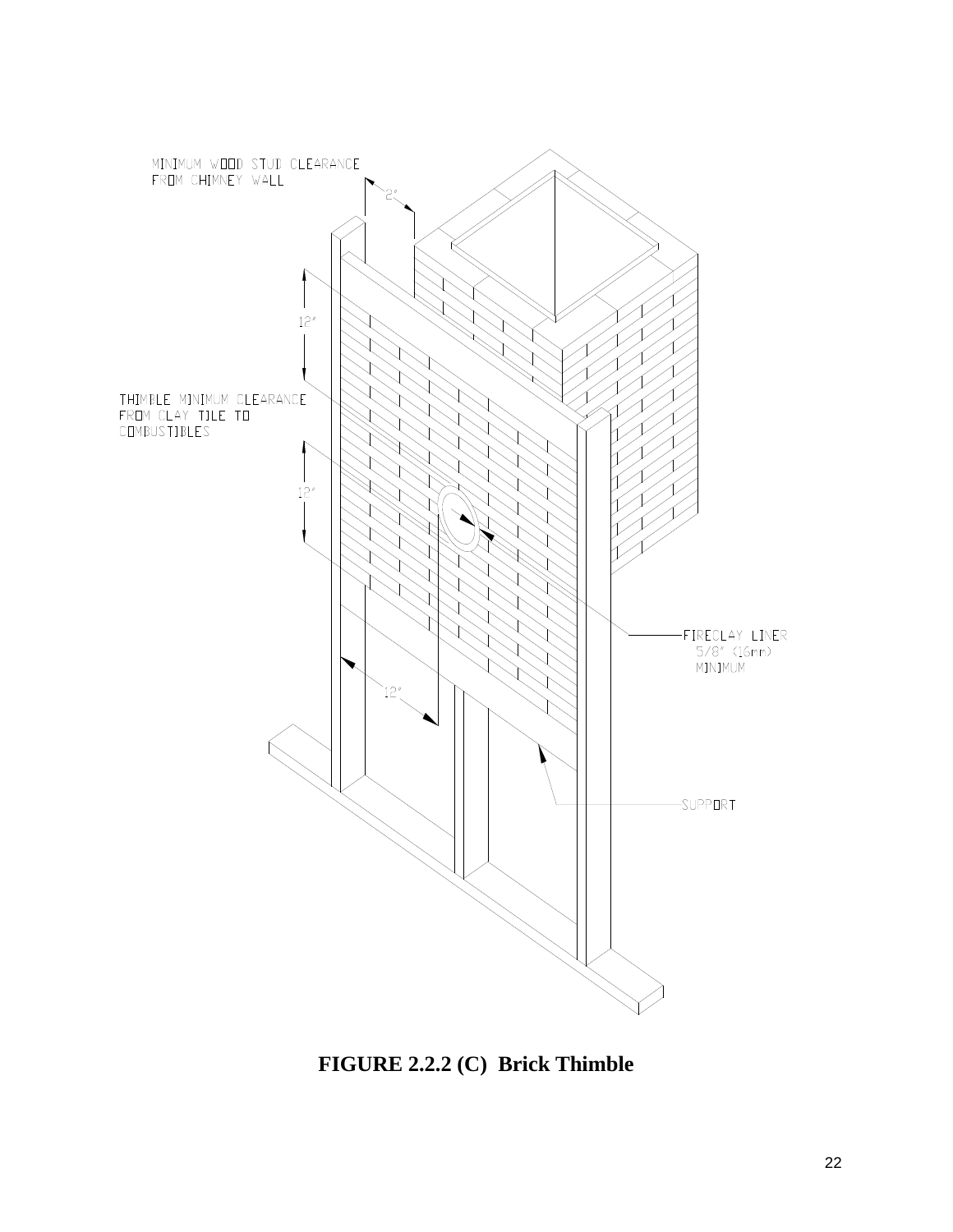## **2.3 CHIMNEY CONNECTOR**

Your chimney connector (commonly called stove pipe) and chimney must have the same diameter as the stove's exhaust outlet. The stove pipe must be made of aluminized or cold roll steel with a minimum 24-gauge thickness (0.021" or 0.53 mm). It is strictly forbidden to use galvanized steel.

#### The following recommendations may be useful for the installation of your chimney connector:

- Your chimney connector should be assembled in such a way that the male end (crimped) faces down to prevent creosote dripping outside the joints. Attach each of the sections to one another with three equidistant metal screws. Also use three equidistant metal screws to attach the connector to the stove's exhaust collar. See Figure 2.3 (A) and Figure 2.3 (B).
- The pipe must be short and straight. All sections installed horizontally must slope at least  $\frac{1}{4}$ inch per foot, with the upper end of the section toward the chimney. See Figure 2.3 (B).
- To insure a good draft, the total horizontal length of the connector should never exceed 8' to 10' (2.4 to 3.04 m). In the case of vertical installation, the total length of the connector can be much longer and connected without problem to the chimney at the ceiling level.
- There should never be more than two 90 degrees elbows in the whole connector and chimney system. Never start with a 90 $^{\circ}$  elbow. Always go up vertically for at least 2 feet from the flue spigot before using a  $90^\circ$  elbow.
- The connector must not pass through any combustible material, nor may it pass through a concealed space (such as an attic, roof space, or closet). If passing through a wall, ceiling, or into a masonry chimney, use either chimney components listed for that specific use, or means acceptable to local authorities having jurisdiction over the installation.
- Installation of a "barometric draft stabiliser" (fireplace register) on a connector is prohibited.
- Furthermore, installation of a draft damper is not recommended. Indeed, with a controlled combustion wood stove, the draft is regulated upon intake of the combustion air in the stove and not at the exhaust.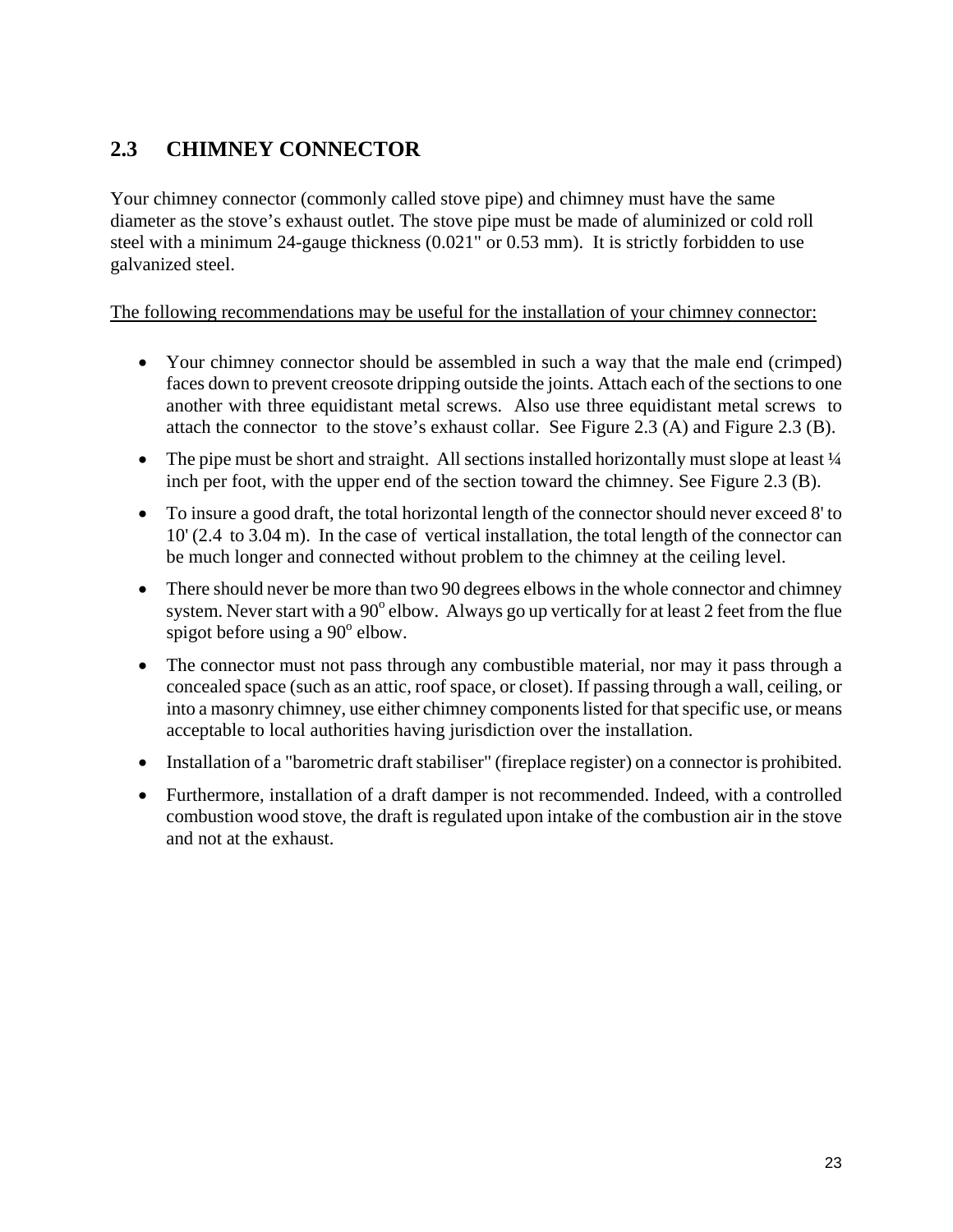

**FIGURE 2.3 (A) Connecting Sections** 



**FIGURE 2.3 (B) Minimum Slope**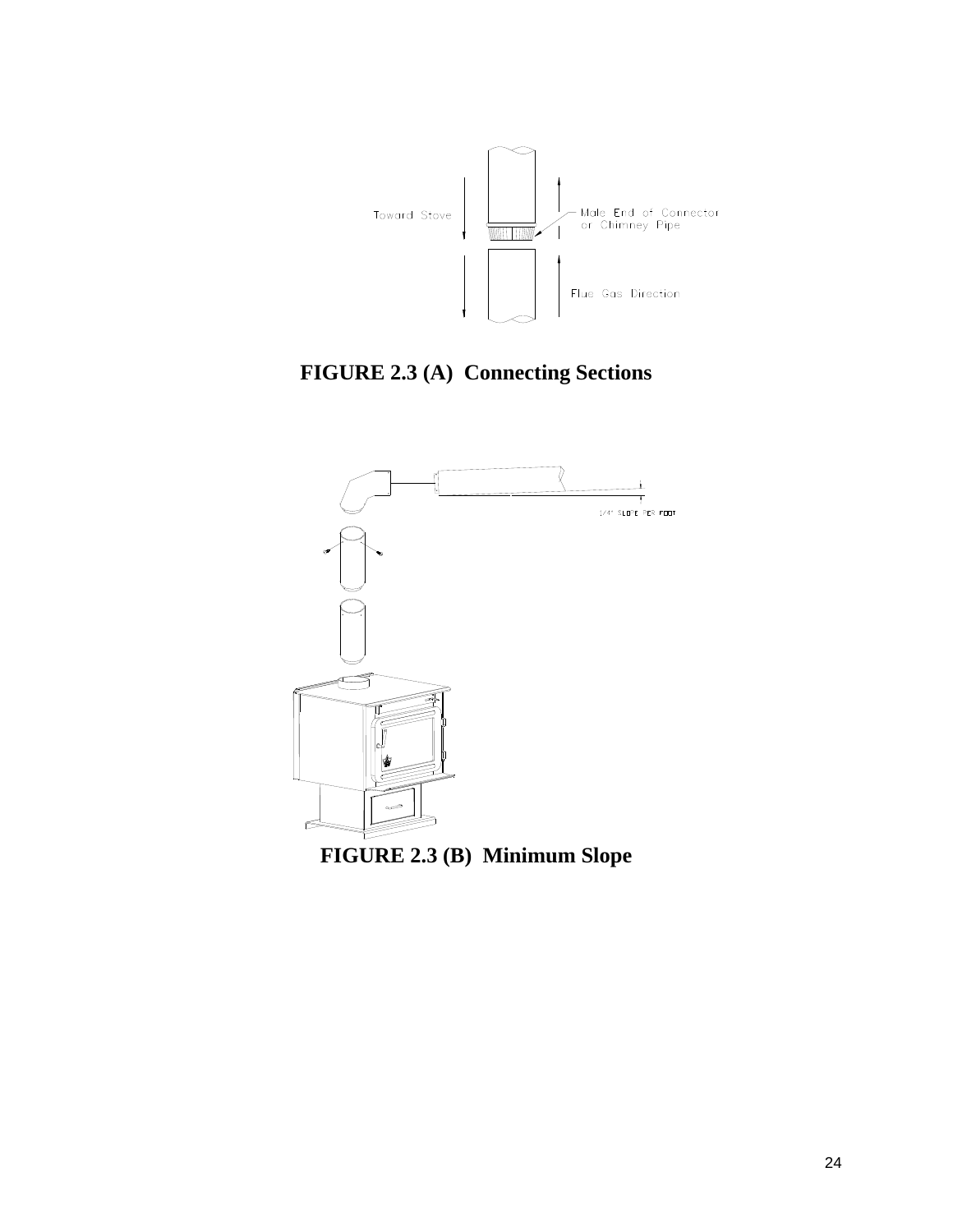### **2.4 DRAFT**

Your E.P.A Flame stove's performance will be optimised if it is installed with a chimney (flue) system that provides an adequate draft. The draft is the force that moves air from the appliance up through the chimney and is predominantly affected by the height and diameter of the chimney, as well as the stack temperatures of the stove. If you test the draft using a pressure gauge, the reading should be between .05 - .07 inches of water column (w.c.) at a medium-high fire. A draft measure of less than .03" w.c. will cause operational difficulties while too much draft (greater than .10" w.c.) will result in over-firing of the stove. This can result in excessive operating temperatures. If this is the case, a manual damper may be installed in the vertical chimney connector to help reduce excessive draft.

## **2.5 OUTSIDE COMBUSTION AIR**

It is recommended to install 3'' (76mm) outside air intake in the room where the stove is located or nearby.

The following are signs that a fresh air kit may be required:

- Your stove does not draw steadily, smoke rollouts occur, wood burns poorly, or back-draft occurs whether or not there is combustion present.
- Existing fuel-fired equipment in the house, such as fireplaces or other heating appliances, smell, do not operate properly, suffer smoke rollouts when opened, or back-draft occurs whether or not there is combustion present.
- Opening a window slightly on a calm (windless) day alleviates any of the above symptoms.
- The house is equipped with a well-sealed vapour barrier and tight fitting windows and/or has any powered devices that exhaust house air.
- There is excessive condensation on windows in the winter.
- A ventilation system is installed in the house.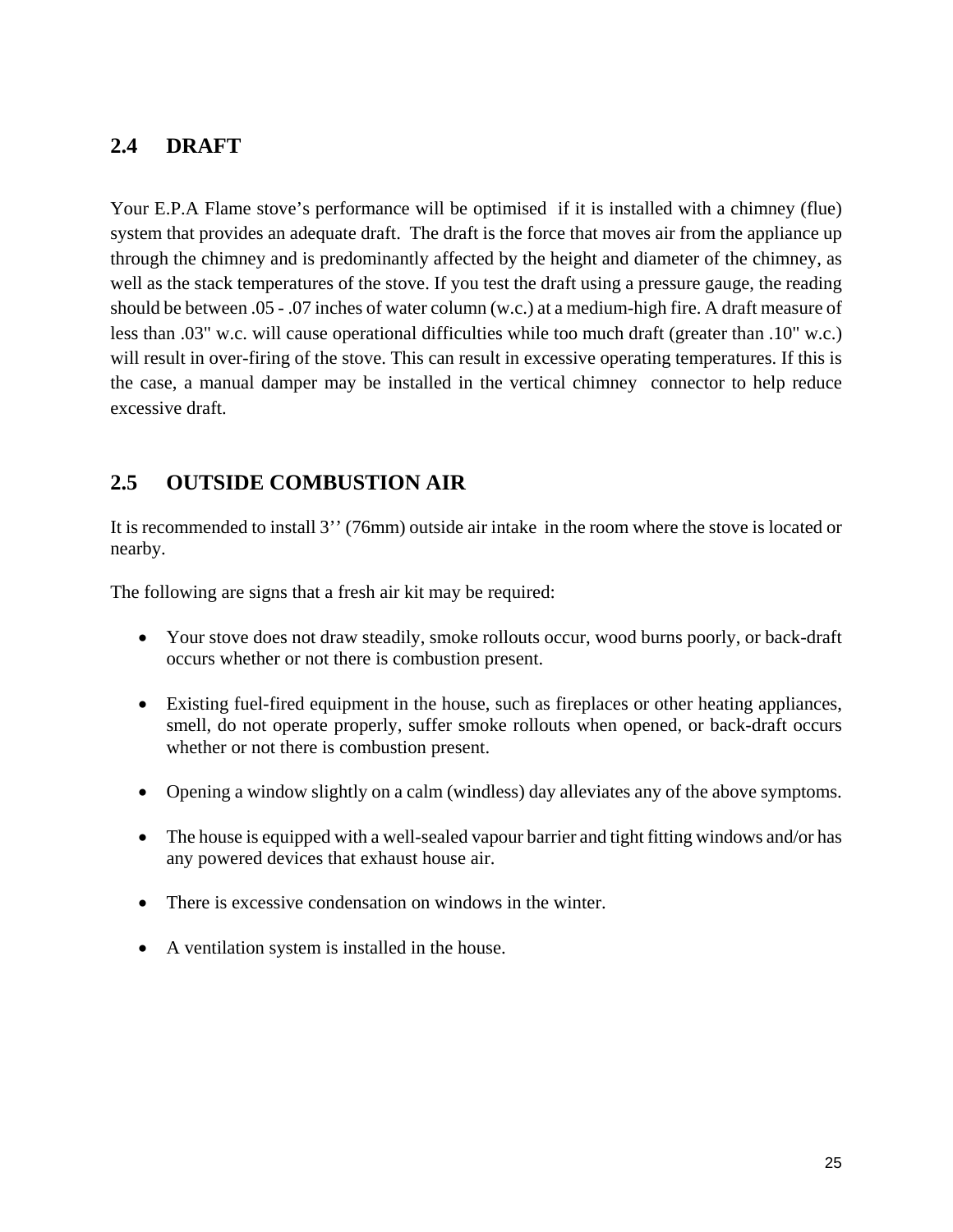In order to prepare your stove for the connection to a fresh air kit, please follow the following steps(this option is not available for the XVR series):

- 1- Remove the back pedestal shield. Using pliers, remove ring (A) as shown below. Ring (A) is a small piece of metal held by micro joints located inside the 3" (76mm) spigot on the middle of the back pedestal shield.
- 2- Put the back pedestal shield in place using the 4 screws.
- 3- Connect a flexible insulated pipe to the 3" (76mm) spigot on the back pedestal shield. Secure the pipe using pipe clamps. The complete fresh air kit is available at your Flame dealer.

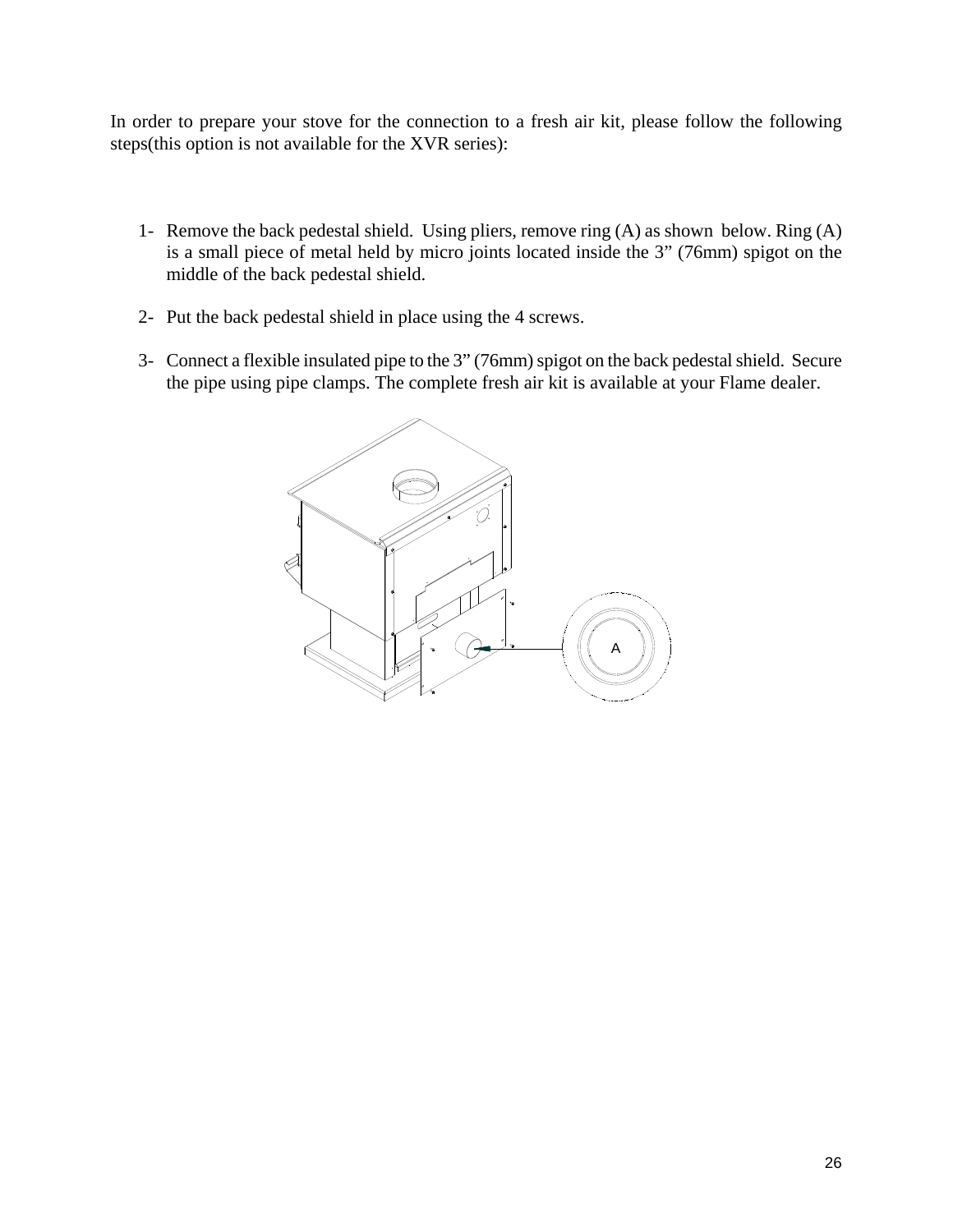## **2.6 THE ADVANTAGE OF INSTALLING A BLOWER (FAN)**

A blower can be installed at the back of your E.P.A Flame stove. This option is necessary if you wish to redistribute into a room the heat trapped at the back of your stove. By forcing hot air toward the front, the blower enables you to extend the radiation and convection power of your stove. You can purchase this option through your E.P.A Flame dealer. Make sure you specify the correct part number: AC03095. Installation instructions are supplied with the blower.

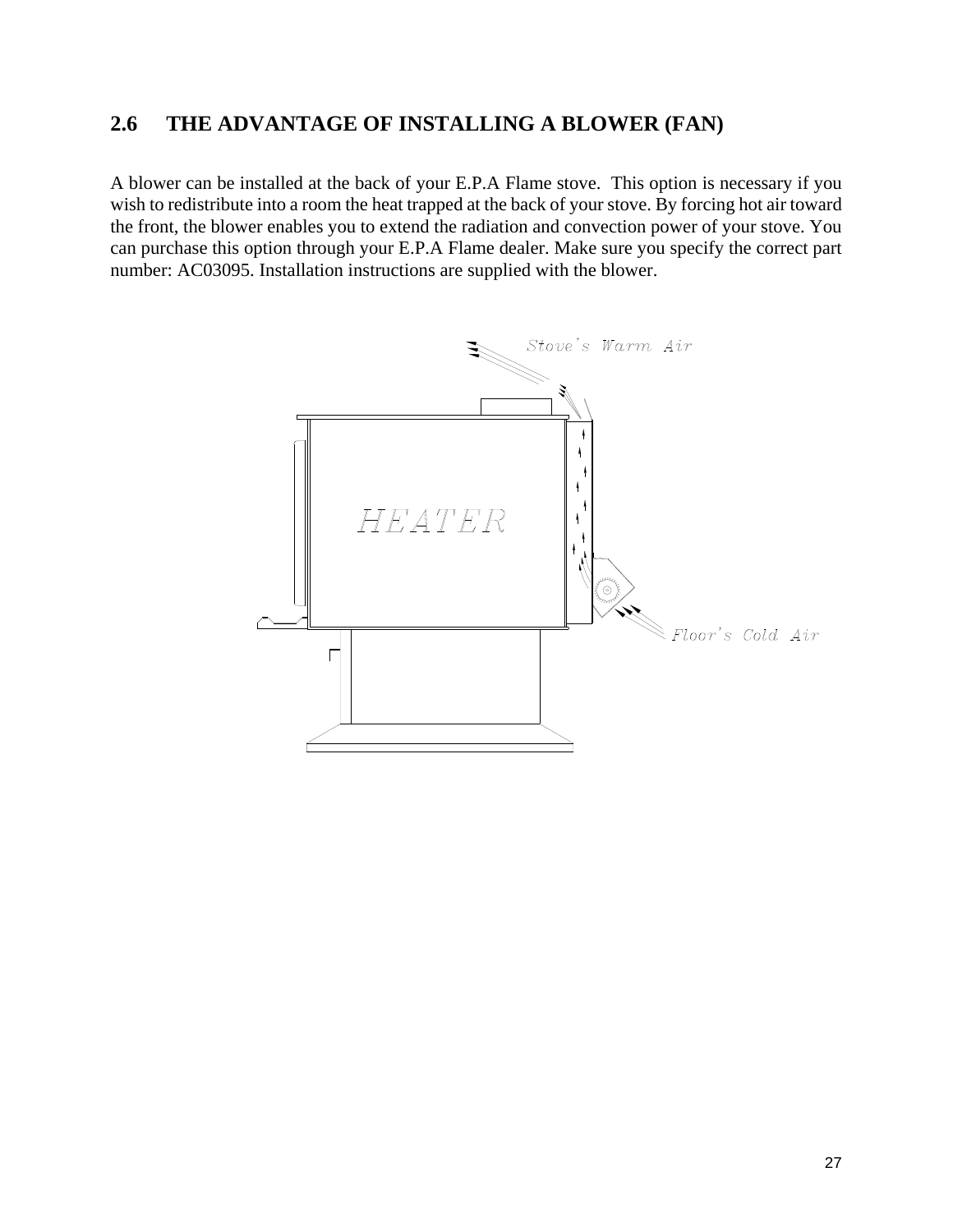# **SECTION 3.0 OPERATION**

#### **Keep these instructions for future reference.**

#### **WARNING:**

- ANY MODIFICATION OF THE APPLIANCE THAT HAS NOT BEEN APPROVED IN WRITING BY THE TESTING AUTHORITY IS CONSIDERED AS BREACHING **CSA B365** (CANADA), AND **ANSI NFPA 211** (USA).
- DO NOT USE FLAMMABLE LIQUIDS OR AEROSOLS TO START OR REKINDLE THE FIRE.
- DO NOT USE FLAMMABLE LIQUIDS OR AEROSOLS IN THE VICINITY OF THIS APPLIANCE WHEN IT IS OPERATING.
- DO NOT STORE FUEL WITHIN HEATER INSTALLATION CLEARANCES.
- OPEN AIR CONTROL (AND DAMPER WHEN FITTED) BEFORE OPENING FIRING DOOR.
- THIS STOVE IS NOT DESIGNED TO BE USED WITH THE DOOR OPEN. THE DOOR MAY BE OPEN ONLY DURING LIGHTING PROCEDURES. NEVER LEAVE THE STOVE UNATTENDED WHEN THE DOOR IS OPEN.
- HOT WHILE IN OPERATION, KEEP CHILDREN, CLOTHING AND FURNITURE AWAY. CONTACT MAY CAUSE SKIN BURNS. **WEAR GLOVES TO OPERATE YOUR STOVE.**

### **CAUTION**

- THIS APPLIANCE SHOULD BE MAINTAINED AND OPERATED AT ALL TIMES IN ACCORDANCE WITH THESE INSTRUCTIONS.
- THE USE OF SOME TYPES OF PRESERVATIVE-TREATED WOOD AS A FUEL CAN BE HAZARDOUS.

## **3.1 SAFETY INFORMATION**

- These stoves are designed for safe operation *WHEN BURNING WOOD ONLY*. Altering or modifying the unit or installation without proper authorisation will void the certification, warranty, and safety listing, and may result in a safety hazard.
- For safety reasons, never leave the unit unattended with the door open or ajar. An open door, and especially a door partially open or cracked, if left for longer than required for good ignition can potentially result in unsafe chimney temperatures, and if left unattended, in hot embers or ignited fuel falling out of the unit. Prolonged door open operation is not necessary provided the unit has been properly installed and dry kindling is used to start the fire.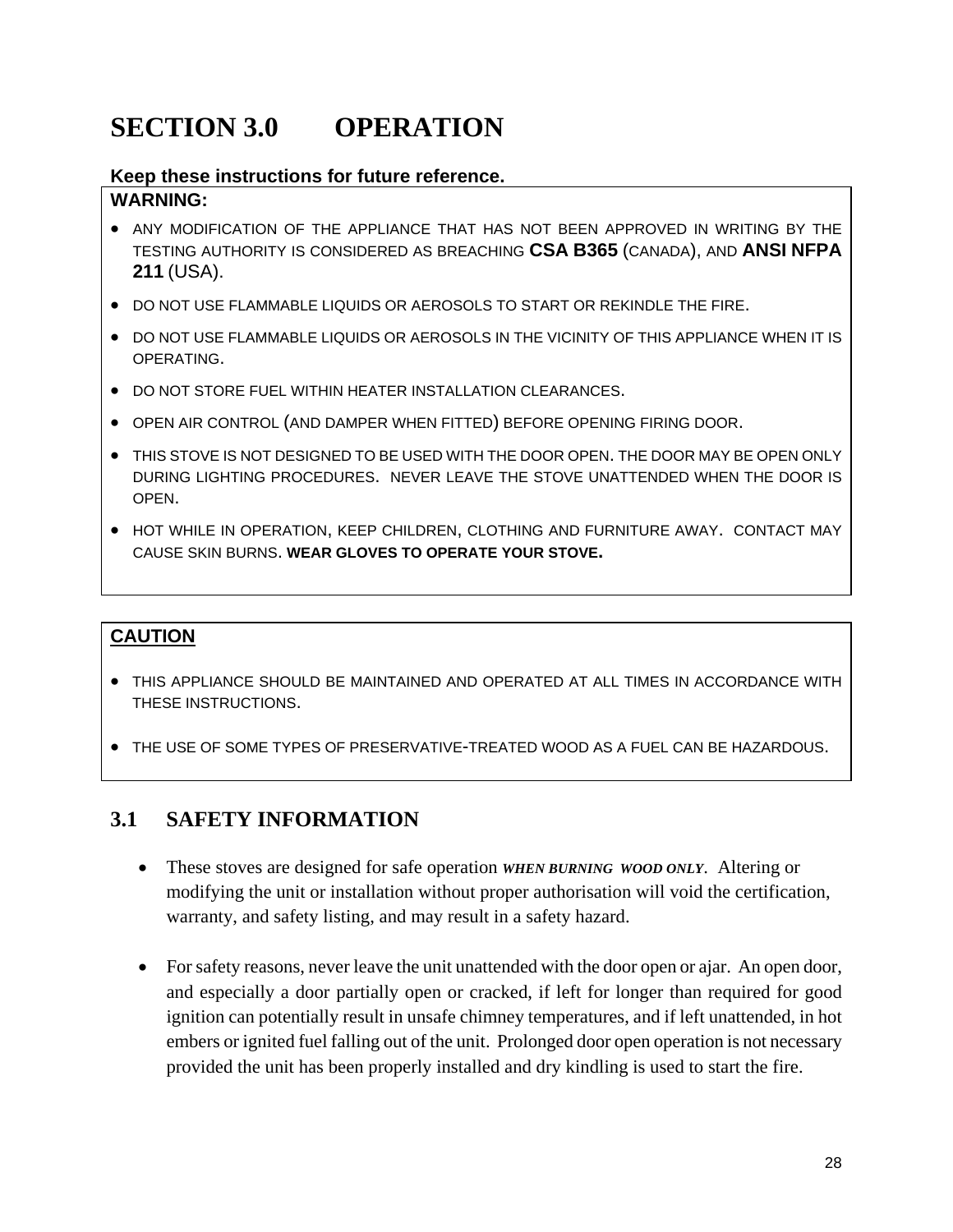- Do not abuse the unit, either by over firing or by using wood or combustibles with salt content, or harmful chemicals. Misuse is not covered by warranty.
- Even though your E.P.A Flame has been specifically designed and tested to prevent smoke spillage, always open the door slowly as this will minimise the likelihood of smoke spillage or a back draft of flame or smoke into the room.
- Never use gasoline type lantern fuel, kerosene, solvents, charcoal lighter fluid, or inflammable liquids to start or "refresh" a fire in the stove. Keep all such liquids well away from the stove while it is in use.
- All stove surfaces become very hot during operation. Care is needed, especially with children, to avoid contact with those surfaces.
- Do not elevate the fire by means of grates.
- *CAUTION: DO NOT OVER FIRE THIS HEATER.* Do not burn fuel in the stove at a rate higher than that which will cause the ember bed level to exceed half the door opening height. We strongly recommend that you purchase a chimney (flue) thermometer. There are two types of thermometers: probe thermometers and magnetic thermometers (the later is also called "stove top thermometer"). If you are using a probe thermometer, make sure that the temperature does not exceed  $900^{\circ}F(482^{\circ}C)$ . If you are using a magnetic thermometer, make sure that the temperature does not exceed  $475^{\circ}F (246^{\circ}C)$ . If the door handle of the stove becomes excessively hot to the touch, consider this to be an indication of over firing. Over firing can result in a safety hazard and can permanently damage the stove and chimney. This damage is not covered by the warranty.
- Although the ceramic glass is extremely durable under any normal use, a few precautions are required. Do not attempt to push logs further into the fire by using the door, as the glass may break if any solid object heavily contacts it.
- Never operate the stove with the door open, or cracked slightly open, except briefly during the lighting operation, and during refuelling. Leaving the door open continuously could seriously overheat the chimney and adjacent combustibles. Do not operate the stove if there is an abnormal air leakage into the stove, such as through deteriorated gaskets or cracked or broken glass. Do not operate the stove without a door gasket. Leakage can result in overheating, or in very airtight homes, could possibly cause smoking into the room. Smoke may contain carbon monoxide, which is poisonous, and in sufficient quantities, is a health hazard.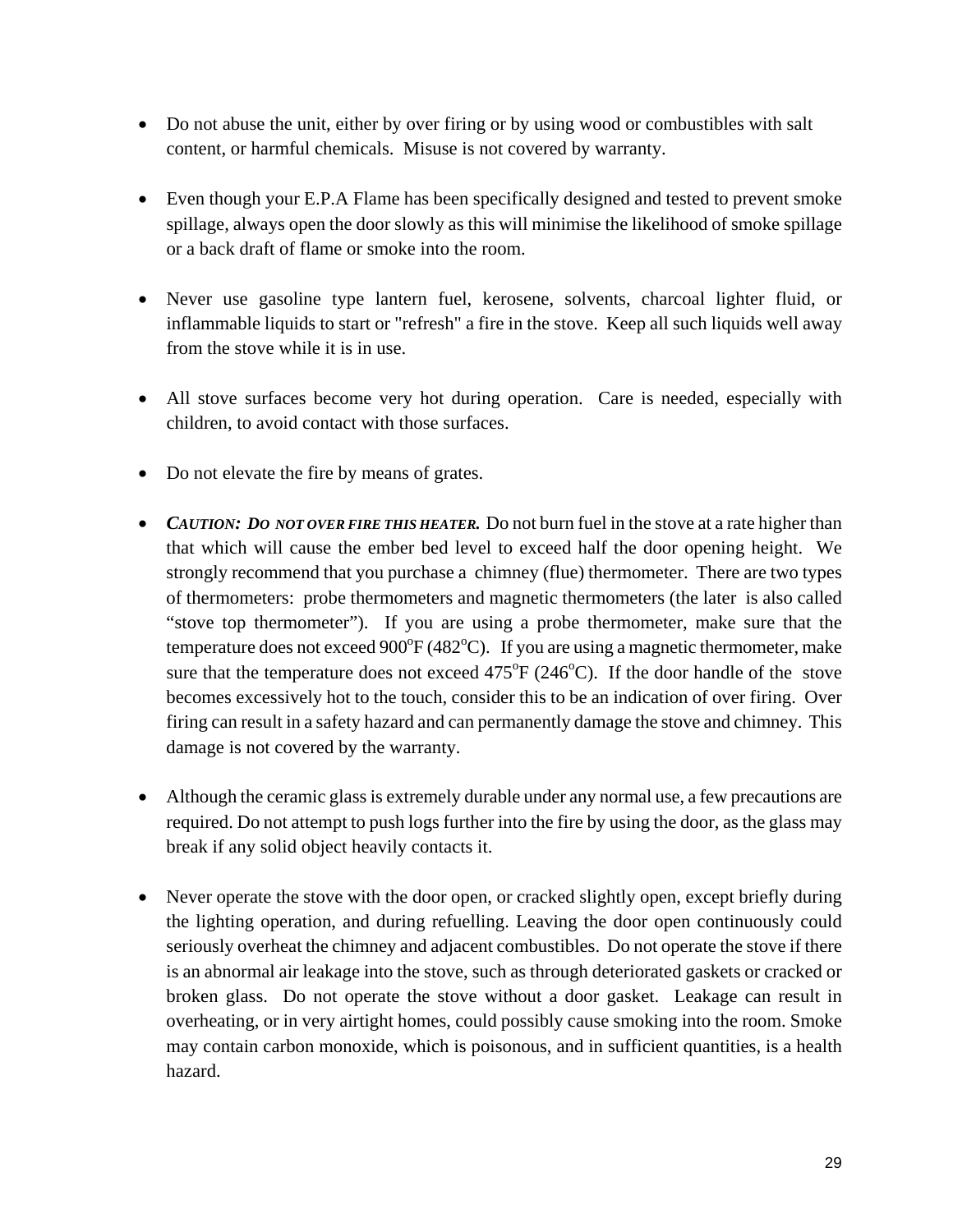## **3.2 FUEL**

Fuel for the stove must not be stored closer than the required clearances to combustibles (heat sensitive materials). NEVER STORE WOOD IN THE ASH PAN COMPARTMENT.

Your E.P.A Flame stove is designed to burn *WOOD ONLY*. Do not burn coal, charcoal, or trash in the unit. Highly flammable items such as trash may ignite creosote in the chimney (flue), resulting in a chimney fire. Never burn salt wood, beach wood, chemically treated wood, or wood removed from salt water, since the deposits left will deteriorate the firebox. Damage caused by chemicals or salt is not covered under warranty.

Seasoned cord wood is recommended. Wood should be air dried in a covered and ventilated area for a minimum of six months (one year or more is recommended). This reduces the moisture content of the wood, resulting in a better stove performance. Wood species with moisture content of 20% or less are ideal. Dry, seasoned cord wood, can be distinguished from green wood by the cracks at each end of the logs. Wet or green wood will tend to cause the fire to smoulder, producing large amounts of creosote. Creosote buildup could result in a chimney fire. This wood will also prove difficult to keep burning properly, and fires will tend to go out. Green wood produces very little heat, and sometimes causes customers to think that the stove does not work.

Decayed wood or low-density wood has very little energy content or heating value, and will not burn satisfactorily for long periods of time. An example of the energy values of some common wood fuels *found un North America* is given in the following table: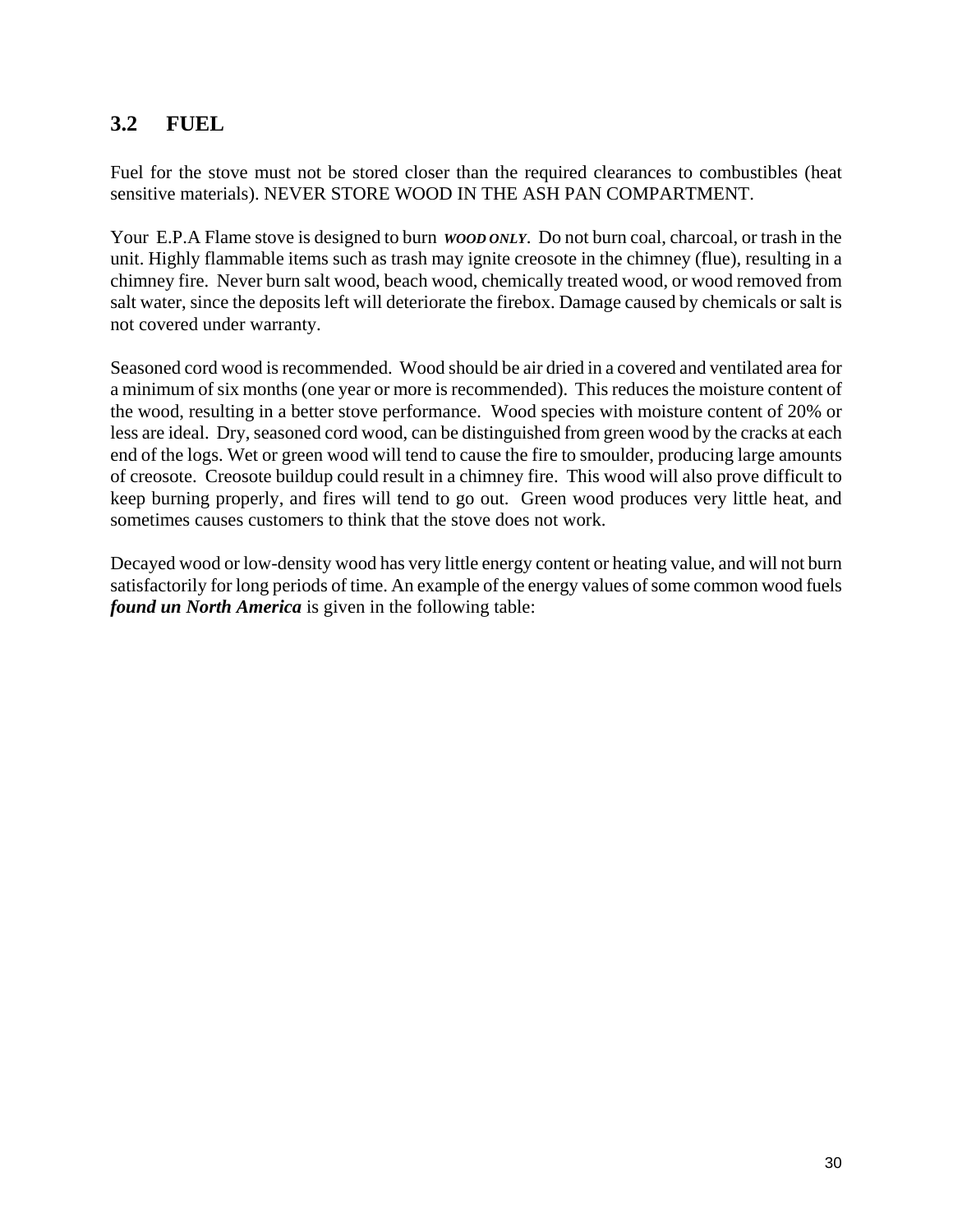|                     | <b>Wood species</b> | <b>Energy yield</b><br>(millions of BTU/cord) |
|---------------------|---------------------|-----------------------------------------------|
|                     | Oak                 | 29                                            |
|                     | <b>Sugar Maple</b>  | 28                                            |
|                     | Beech               | 26                                            |
| High energy yield   | Yellow birch        | 25                                            |
|                     | Ash                 | 24                                            |
|                     | Elm                 | 23                                            |
|                     | Larch (Tamarack)    | 23                                            |
|                     | Red Maple           | 23                                            |
|                     | Douglas red fir     | 23                                            |
| Medium energy yield | Silver birch        | 22                                            |
|                     | Alder               | 18                                            |
|                     | Poplar              | 17                                            |
|                     | Hemlock             | 17                                            |
|                     | Spruce              | 17                                            |
|                     | Pine                | 17                                            |
| Low energy yield    | <b>Bass</b>         | 16                                            |
|                     | Fir                 | 13                                            |

*Data provided by Energy, Mines and Resources – Canada* 

## **TABLE 3.2 Energy yield for wood species**

### **3.2.1 The use of manufactured logs**

There are numerous types of manufactured logs sold on the market. You must be very careful with this type of product. Many brands of manufactured logs contain chemical additives. DO NOT BURN ANY MANUFACTURED LOGS CONTAINING CHEMICAL ADDITIVES. If you do, you may damage your stove and void the warranty. Logs containing chemical additives burn a lot hotter and were designed for decorative fireplaces. Decorative fireplaces generally have larger, cooler, and less air-tight fireboxes. Your E.P.A Flame stove, on the other hand, has a smaller, completely sealed firebox which attains much higher temperatures. It is therefore not designed to support excessive heat caused by the addition of chemicals in manufactured logs. Manufactured logs made of 100% wood residues do not cause any threat to your stove. You must however be careful. Manufactured logs typically release a much larger heat output over a short period of time. Therefore, you cannot place a large quantity of such logs into your stove, like you would with regular cord wood. Start with one log, and gradually increase the load to 3 or 4 logs and see how your stove reacts. Use a chimney (flue) thermometer and make sure that temperatures remain within the normal operating range.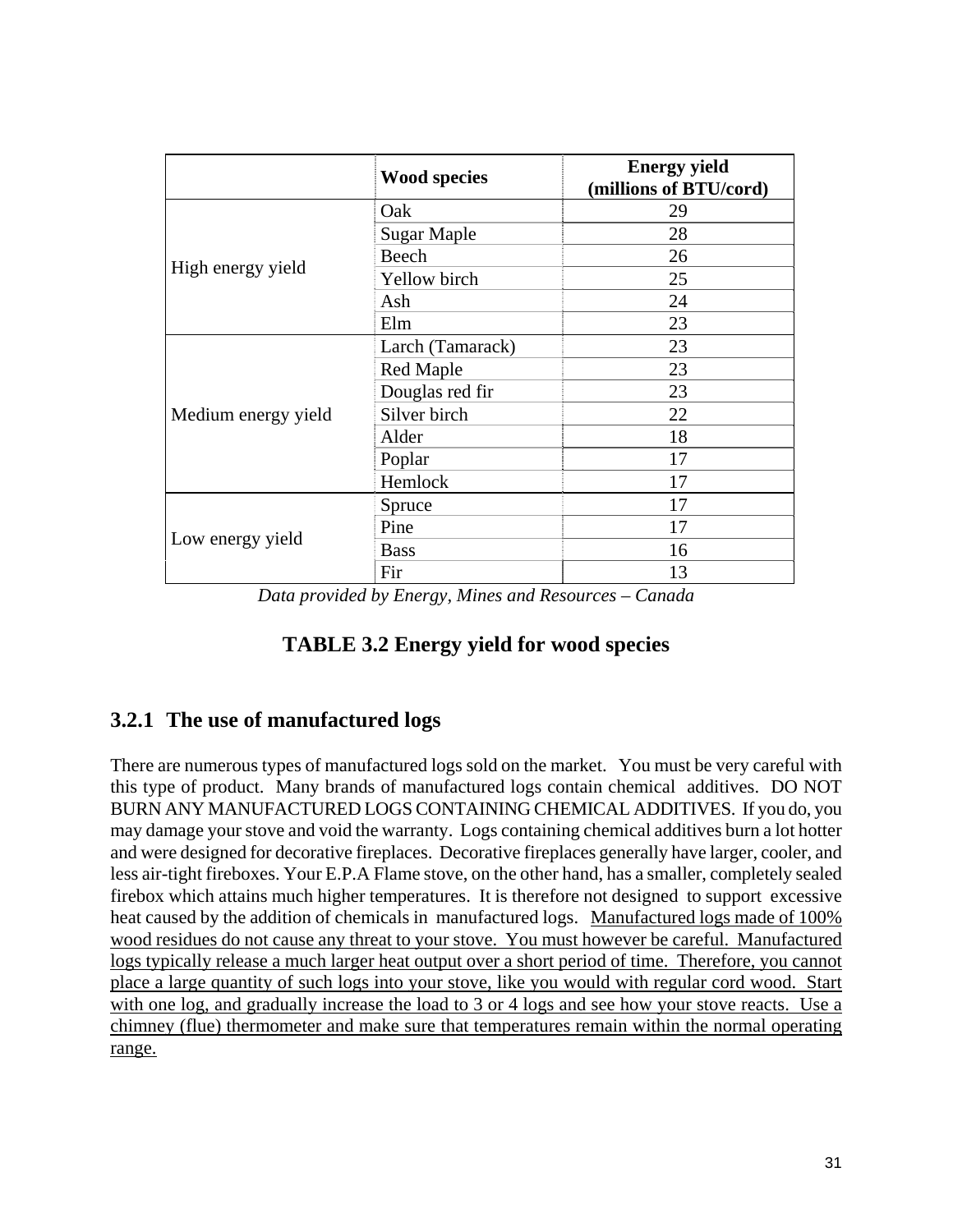#### **3.2.2 Simple wood moisture test**

Add one large piece of wood to the top of an established fire. If it starts to burn on three sides within one minute, it is dry and seasoned and right for burning. If it turns black and starts to burn in about three minutes or more, it is damp. If it turns black and does not start burning until five minutes or more, it is green and wet. If it hisses at any time, the wood is soaked and will not burn until the excess of moisture is boiled away.

## **3.3 NOTES ABOUT FIRST FIRING**

The fresh paint on your stove needs to be cured to preserve its quality. Once the fuel load is properly ignited, only burn small fires in your stove for the first four hours of operation. Never open the air control more than necessary to achieve a medium burn rate. Make sure that there is enough air circulation while curing the stove. Open one or more windows. The odours can be smelled during the 3 or 4 first fires. Never start your stove outside.

## **3.4 LIGHTING A FIRE**

- Place enough crumpled balls of newspaper or other paper into the stove to cover thbottom of the firebox.
- Place small and dry kindling on the crumpled paper.
- Place larger and dry kindling on top of the small kindling.
- Open the air intake control fully.
- Light a fire at the bottom of the crumpled paper and close the door. If the fire tends to go out momentarily, hold the door slightly ajar to activate the fire. As soon as the fire catches hold, close the door.
- Ideally the large kindling should be burned until a thick bed of red embers is obtained. At that point, add cord wood fuel and continue to operate the draft control wide open until the fire is well established. Once the firebox is hot, the air control can be partially closed. After 30 minutes to one hour, you can close the air control completely. In order to have the best indication of when you should close the air control completely to operate your stove the most efficiently, use a chimney (flue) thermometer. If you are using a probe thermometer, you can close the air control completely when the temperature on the thermometer reaches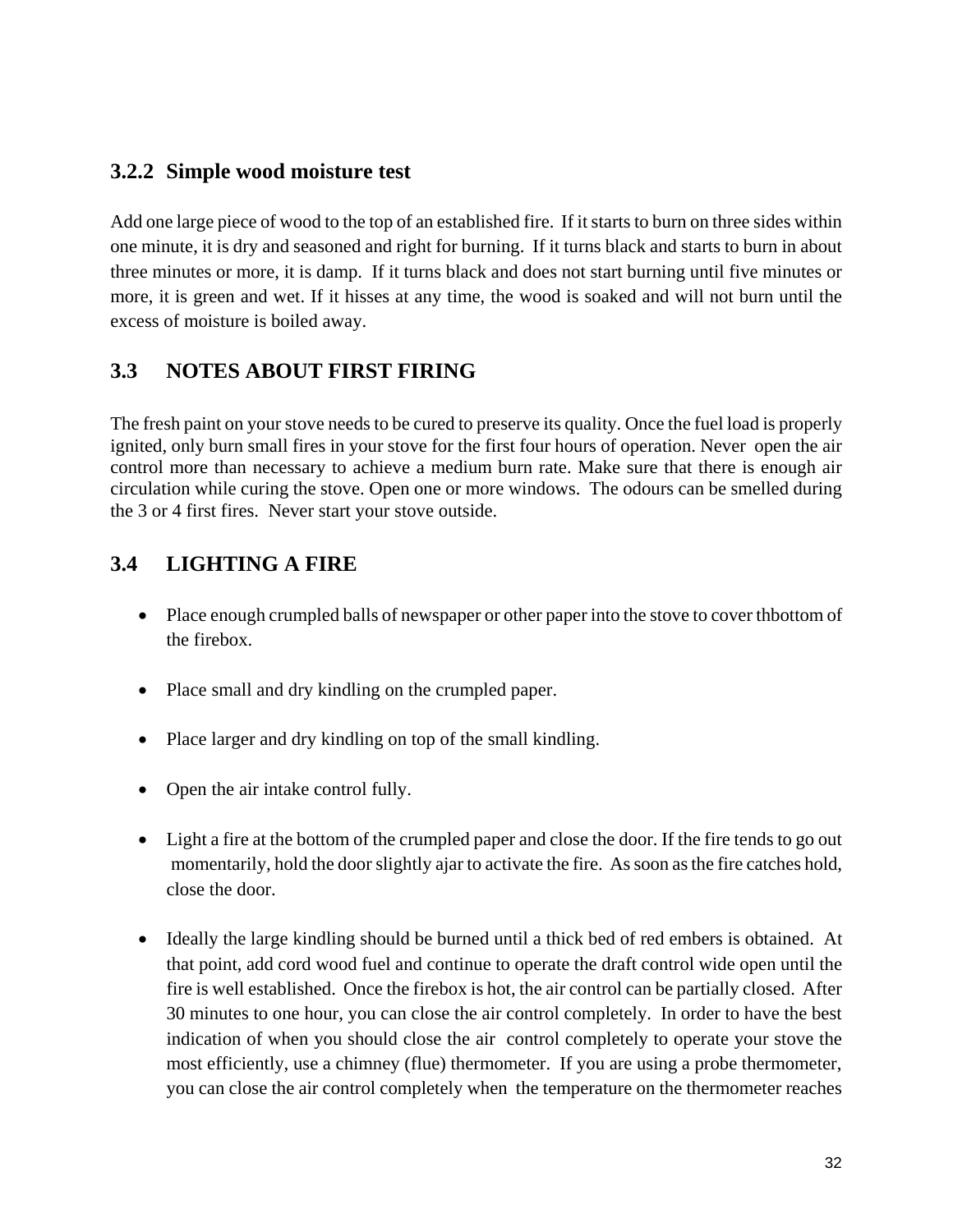900°F (482°C). If you are using a magnetic thermometer, you can close the air control completely when the temperature on the thermometer reaches  $475^{\circ}F(246^{\circ}C)$ . Closing the air control down too soon will lower combustion efficiency and may cause the fire to die out. Over a period of time, it may also result in creosote build-up in the chimney (which could lead a chimney fire).

## **3.5 MAINTAINING THE FIRE**

Once the wood has been consumed (or partially consumed) and you have obtained a good bed of embers, you should reload the unit. In order to do so, open the air control to its maximum for approximately 15 seconds prior to opening the stove door. Then, proceed by opening the door very slowly. Open it by 2" to 4" (52 to 104 mm) for 10 to 15 seconds before opening it completely. This procedure will increase the draft and thus eliminate the smoke which is stagnant in a state of slow combustion in the stove. Then, bring the red embers to the front of the stove and reload the unit. **Depending on the type of wood you burn and the strength of the draft in your flue, you may have to leave the air control open to its maximum for more than 15 seconds to avoid smoke spillage before you reload the stove.** 

Your E.P.A Flame stove will work best if a thick bed of hot embers is maintained in the bottom of the firebox, and a minimum of two large pieces of seasoned fuel are added. Combustion efficiency is largely related to establishing a hot ember bed, and hot firebox temperatures. The quicker the stove and chimney (flue) get up to normal operating temperatures, the better. A small intense fire is preferred to a large smouldering fire, both to improve combustion efficiency and to reduce the amount of creosote build-up. The best performance will be obtained by adding relatively small amounts of fuel to a well established ember bed, and then operating with the air inlet control open long enough to achieve a hot fire. The wood should be placed with air in between individual pieces. Use a poker to make an air channel in the embers below the wood. This will allow air to flow under the wood for a more efficient burn.

### **3.6 FAN (BLOWER) OPERATION**

If you have purchased and installed and optional fan (blower), allow the stove to reach operating temperature (approximately one hour), before turning on the fan. The increased airflow from the fan will cool the firebox and affect the start-up combustion efficiency if the fan is turned on too quick.

*CAUTION: ENSURE THAT THE FAN'S POWER CORD IS NOT IN CONTACT WITH ANY SURFACE OF THE TTOVE TO PREVENT ELECTRICAL SHOCK OR FIRE DAMAGE. DO NOT RUN THE POWER CORD BENEATH THE STOVE.*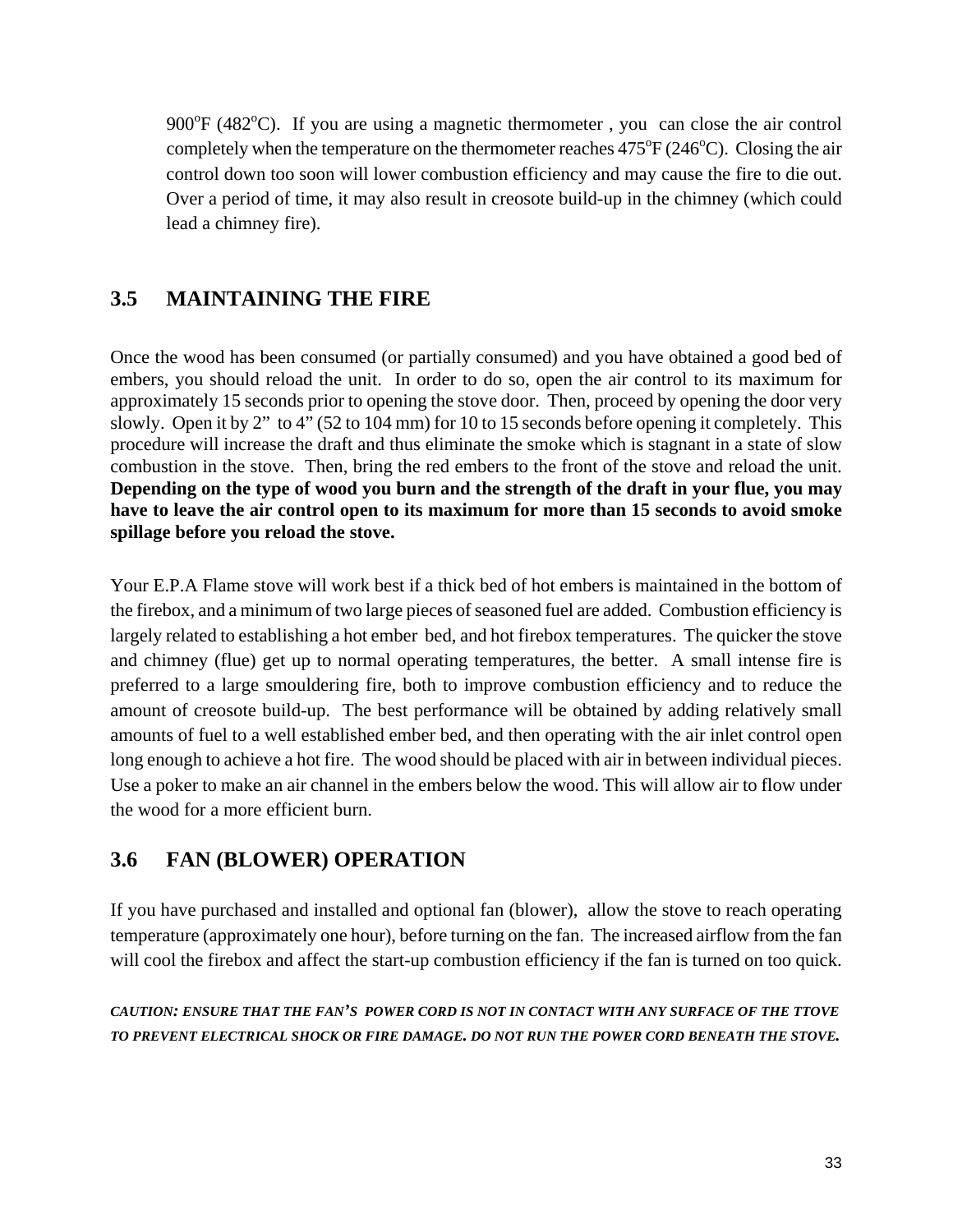## **SECTION 4.0 MAINTENANCE**

## **4.1 CLEANING AND PAINTING YOUR STOVE**

Clean the stove frequently so that soot, ash, and creosote do not accumulate. Do not attempt to clean the stove when the unit is hot. Special care must be taken with gold plated surfaces in order to maintain the finish at its original brilliance. Do not use an abrasive cleaner which will scratch the paint or plated finish. Use only a soft and clean damp cloth.

If the paint becomes scratched or damaged, it is possible to give your wood stove a brand new look, by repainting it with a 650°C heat resistant paint. For this purpose, simply scrub the surface to be repainted with fine sand paper, clean it properly, and apply thin coats (2) of paint successively. To retrieve the original finish, use the paint supplied by the manufacturer.

## **4.2 GLASS**

- Inspect the glass regularly in order to detect any cracks. If you spot one, turn the stove off immediately. Do not use the stove if the glass is broken.
- If the glass on your stove breaks, replace only with a glass supplied by your E.P.A Flame dealer.
- To replace the glass, remove the screws retaining the glass retainers inside the door. Remove the mouldings and replace the damaged piece with a new one. Perform the procedure backwards after replacing. When replacing the glass, you should change the glass gasket to make sure you keep it sealed.
- Never wash the glass with a product that may scratch it. Use a specialized product, available in the stores where wood stoves are sold. Only wash when the stove is cold.
- Under normal operating conditions, the glass is designed to stay clean. Glass cleaning may be required when burning damp wood. Furthermore, small creosote or soot accumulation may occur in the lower end corners of the glass when burning the stove with the air control at the minimum setting. **This is normal**. The glass will clean itself when burning a hot fire during one hour or more with the air control at its maximum setting. Nevertheless, cleaning the glass on a regular basis is recommended to prevent thicker creosote or soot accumulation that can be very hard to remove.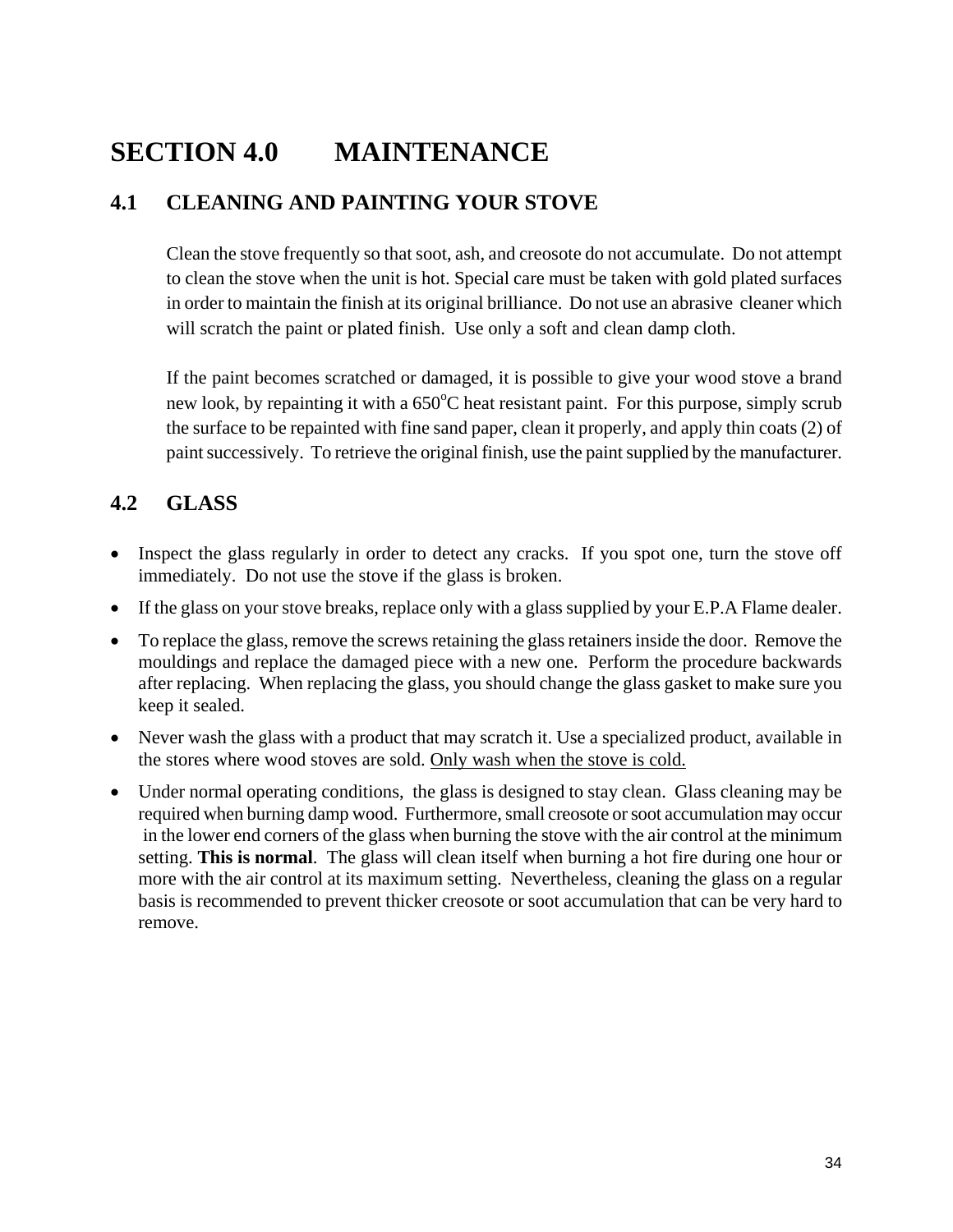## **4.3 GASKETING**

It is recommended that you change the door gasket (which makes your stove door air tight) once a year, in order to insure good control over the combustion, maximum efficiency and security. To change the door gasket, simply remove the damaged one. Carefully clean the gasket groove, apply a high temperature silicone sold for this purpose, and install the new gasket. **Use only the genuine Flame gasket.** You may light up your stove again approximately 24 hours after having completed this operation.

## **4.4 ASH REMOVAL USING THE ASH DRAWER**

#### *CAUTION: ASHES CAN START FIRES, EVEN AFTER SEVERAL DAYS OF INACTIVITY. NEVER DISPOSE OF ASHES IN A COMBUSTIBLE CONTAINER. REMOVE ASHES WHEN THE STOVE AND ASHES ARE COLD.*

Whenever the ashes get  $3 - 4$ " (76 – 102 mm) deep in the firebox, they should be emptied into the ash drawer, using the following instructions:

- Make sure the fire is out, and the stove is cold.
- Lift the ash dump plug in the center of the firebox by hooking the poker through the loop on the cover and lifting up.
- Push the ashes through the hole and leave an ash bed of approximately 1" deep on the firebox bottom to help maintain a hot ember bed.
- Clear the ashes from the area where the ash dump plug normally sits so that it will properly seat against the opening edges. Tap it down with your poker to ensure proper seating.
- Ashes should be placed in a metal container with a tightly fitting lid. This closed container should be placed on a non-combustible floor or on the ground, well away from all combustible (heat sensitive) materials, pending final disposal.
- Cover the ash dump plug with the remaining ashes and continue operation of your stove as usual.
- If the ashes are disposed of by burial in soil or otherwise locally dispersed, they should be retained in the closed container until all cinders have thoroughly cooled. Do not place other waste materials in the metal ash container.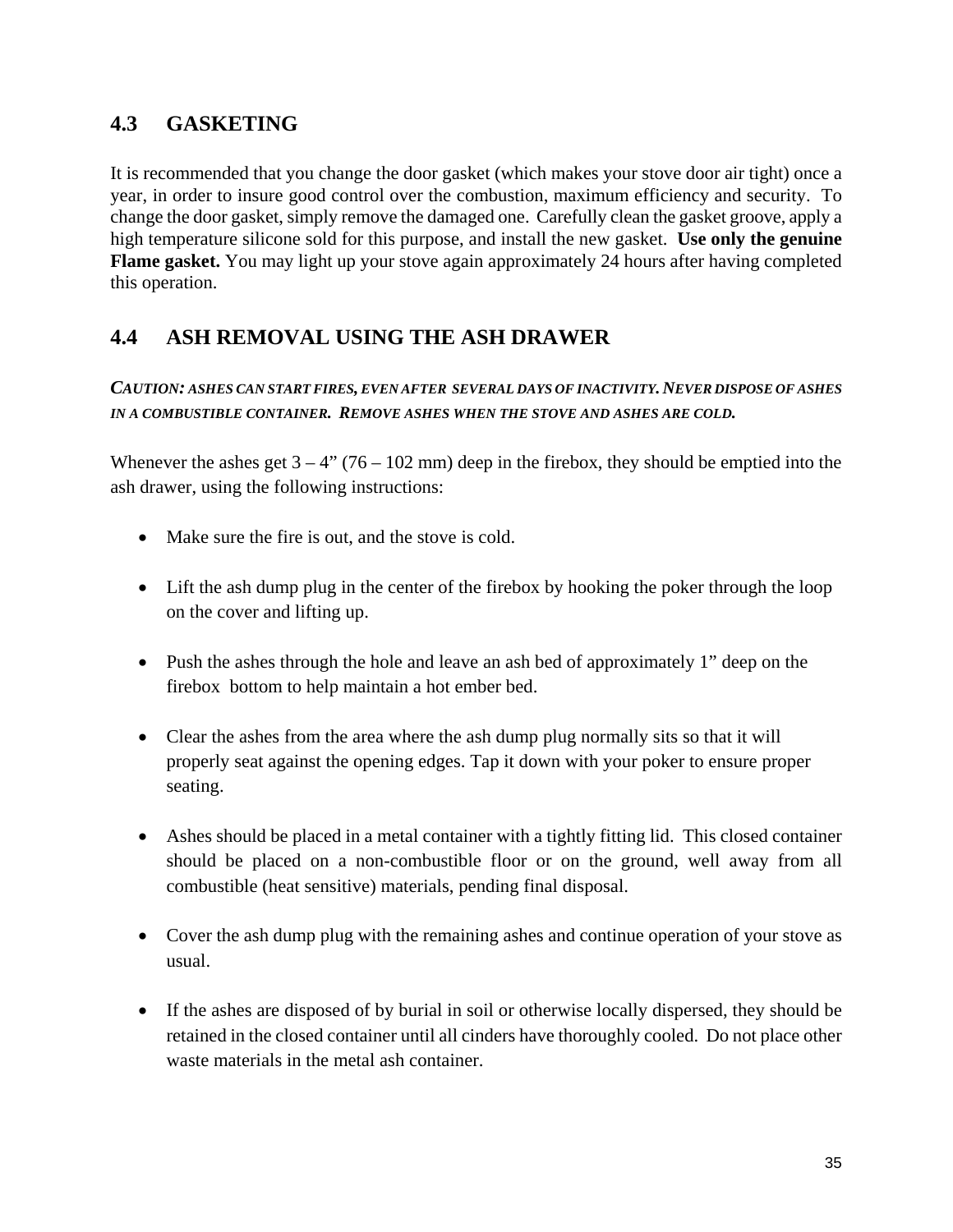• If bright embers are glowing above the ash dump cap during a low or medium fire, air may be leaking past the ash plug. If this is happening, a possible over fire hazard exists. The stove should be shut down and allowed to cool. Properly seal the ash dump cap.

## **4.5 CHIMNEY (FLUE) CLEANING**

Regular chimney (flue) maintenance, as well as good burning practices, are required to prevent chimney fires. When wood (especially green wood) is burned without adequate heat or air supply, it produces tar and other organic vapours (*smoke*), which combine with expelled moisture to form creosote. The creosote vapours condense in the relatively cool chimney of a slow-burning fire. As a result, creosote residues accumulate on the chimney. When ignited, this creosote makes an extremely hot fire which could be hazardous. Your E.P.A Flame stove has been designed to reduce the amount of creosote produced. Even so, the chimney and any chimney connector should be inspected at least once every two months during the heating season to determine if a creosote build-up has occurred. If creosote has accumulated, it should be removed to reduce the risk of a chimney fire. Call a professional chimney sweep, or go to your local E.P.A Flame dealer, purchase a chimney brush, and have the chimney cleaned.

Contact your local, municipal, state, or provincial fire authority for information on how to handle a chimney fire before there is any chance that it may happen.